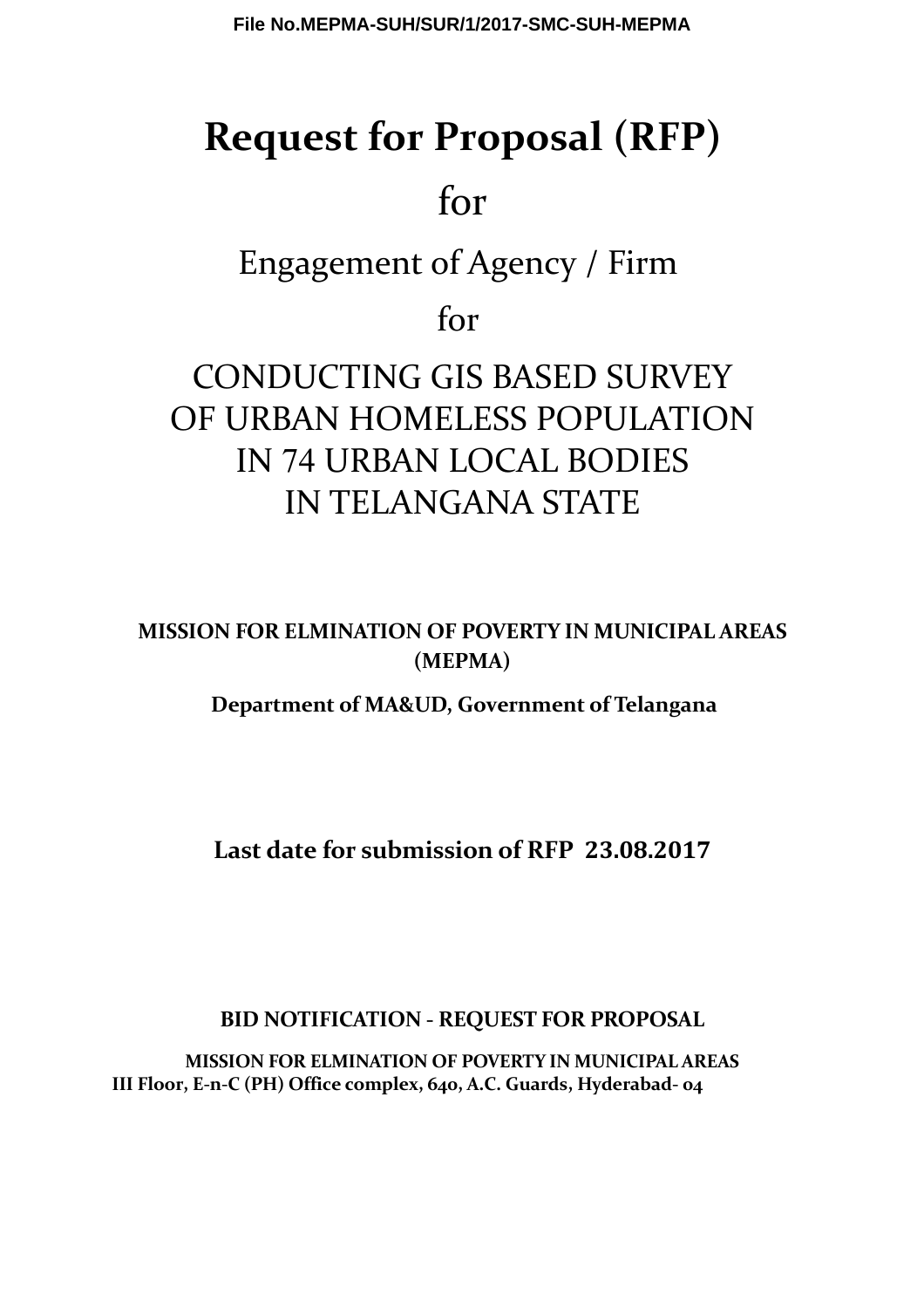#### **DISCLAIMER**

The information contained in this RFP document are subsequently provided to Agency / Firm(s), whether verbally or in documentary or any other form by or on behalf of MEPMA or any of their employees or Consultants, is provided to Agency(s) on the terms and conditions set out in this document and such other terms and conditions subject to which such information is provided.

The recipient agrees that it will cause its Directors, Partners, Officers, Employees and representatives and any other parties who provide services to the recipient to use the RFP document for the purposes in the manner stated above.

MEPMA do not make any representation or warranty expressed or implied, as to the accuracy, authenticity, timeliness and/or completeness of the information contained in this RFP document. Each Agency / Firm should, therefore, conduct its own investigations and analysis and should check the accuracy, adequacy, correctness, reliability and completeness of the assumptions, assessments, statements and information contained in this RFP document.

The MEPMA also accept no liability of any nature whether resulting from negligence or otherwise howsoever caused arising from reliance of any Agency upon the statements contained in this RFP document. MEPMA may in their absolute discretion, but without being under any obligation to do so, update, amend or supplement the information, assessment or assumptions contained in this RFP document. The issue of this RFP document does not imply that MEPMA is bound to select a Agency / Firm and MEPMA reserves the right to reject all or any of the Agencies / Firms or RFPs without assigning any reasons.

> **Mission Director, MEPMA (TS)**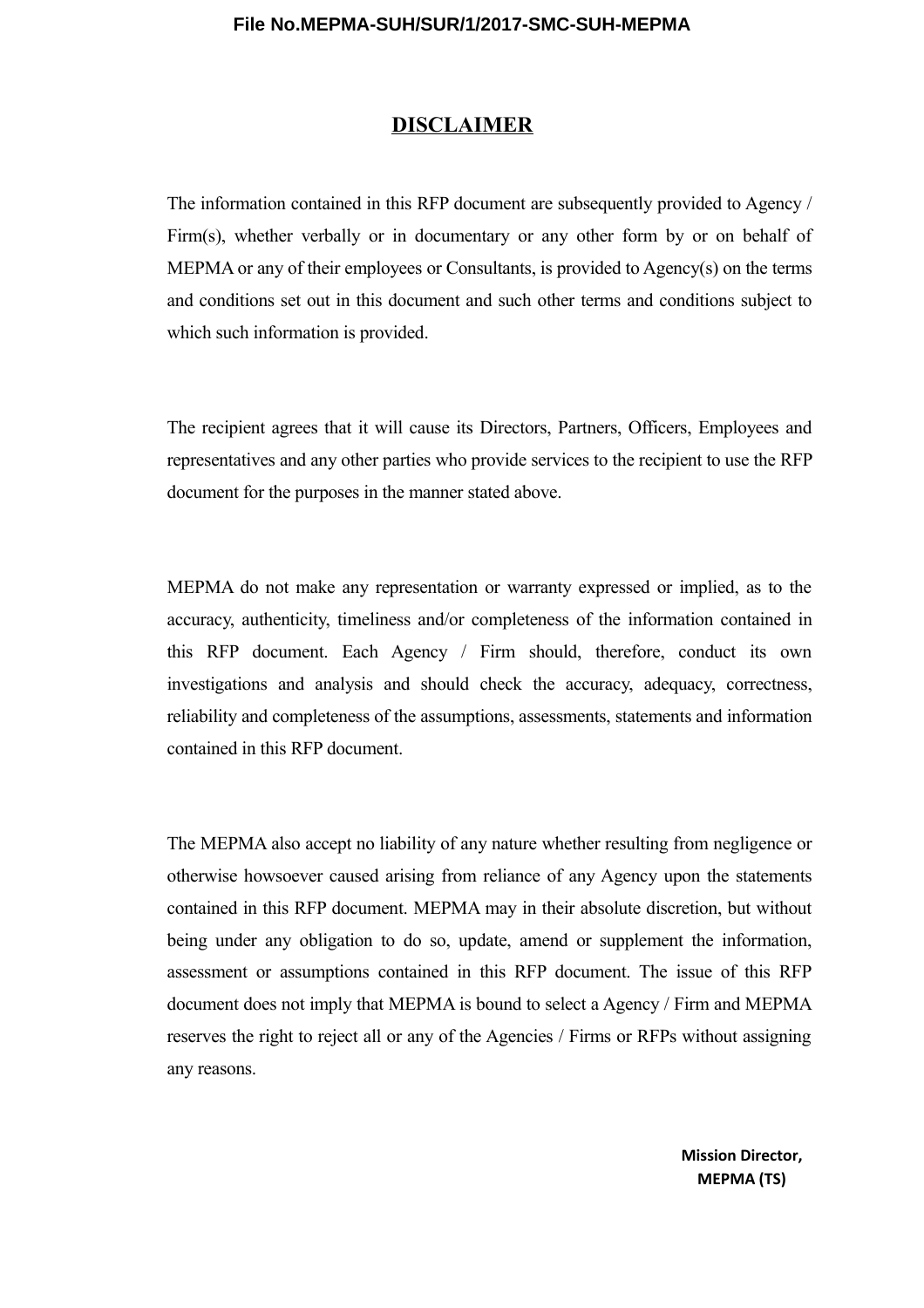# **Definitions**

| Authority                                                                                                                   | Mission for Elimination of Poverty in Municipal Areas (MEPMA),<br>MA&UD Department, Govt. of Telangana                                                                                                                                           |  |  |
|-----------------------------------------------------------------------------------------------------------------------------|--------------------------------------------------------------------------------------------------------------------------------------------------------------------------------------------------------------------------------------------------|--|--|
| Agency / Firm                                                                                                               | Refers to experienced Registered Proprietorship / Private Limited / NGO<br>/ Registered Society who deliver required services.<br>Applicant, Agency, Firm and Service Provider are used interchangeably                                          |  |  |
| <b>BID</b>                                                                                                                  | throughout the document<br>Proposal submitted by Bidder for qualification in response to this<br>document                                                                                                                                        |  |  |
| <b>ULB</b>                                                                                                                  | Urban Local Body                                                                                                                                                                                                                                 |  |  |
| <b>SUH</b>                                                                                                                  | Shelter for Urban Homeless                                                                                                                                                                                                                       |  |  |
| Currency                                                                                                                    | Indian Rupees (INR)                                                                                                                                                                                                                              |  |  |
| Date Format                                                                                                                 | DD/MM/YYYY                                                                                                                                                                                                                                       |  |  |
| <b>Financial Year</b>                                                                                                       | 12-month period – commencing from $1st$ day of April of any year and<br>ending on the 31 <sup>st</sup> March of the following calendar year                                                                                                      |  |  |
| <b>MSP</b>                                                                                                                  | Refers to Master Service Provider - Successful Applicants / Bidders who<br>have been awarded the project for end-to-end implementation of the<br>project scope                                                                                   |  |  |
| <b>PDD</b>                                                                                                                  | Proposal Due Date / Bid Closing Date                                                                                                                                                                                                             |  |  |
| Project Scope                                                                                                               | The scope of following services in response to this document at the sites<br>as designated by the Authority from time to time<br>GIS Based Survey of Urban Homeless in 74 ULBs<br>1.<br>2. Resource Mapping<br>Reporting<br>3.<br><b>Sharing</b> |  |  |
| QA / QC                                                                                                                     | Quality Assurance / Quality Control                                                                                                                                                                                                              |  |  |
| Mission for Elimination of Poverty in Municipal Areas (MEPMA),<br>Tendering Agency<br>MA&UD Department, Govt. of Telangana. |                                                                                                                                                                                                                                                  |  |  |
| <b>BPL</b>                                                                                                                  | <b>Below Poverty Line</b>                                                                                                                                                                                                                        |  |  |
| <b>MD</b>                                                                                                                   | <b>Mission Director</b>                                                                                                                                                                                                                          |  |  |
| <b>MEPMA</b>                                                                                                                | Mission For Elimination of Poverty in Municipal Areas                                                                                                                                                                                            |  |  |
| <b>AMD</b>                                                                                                                  | <b>Additional Mission Director</b>                                                                                                                                                                                                               |  |  |
| GoI                                                                                                                         | Government of India                                                                                                                                                                                                                              |  |  |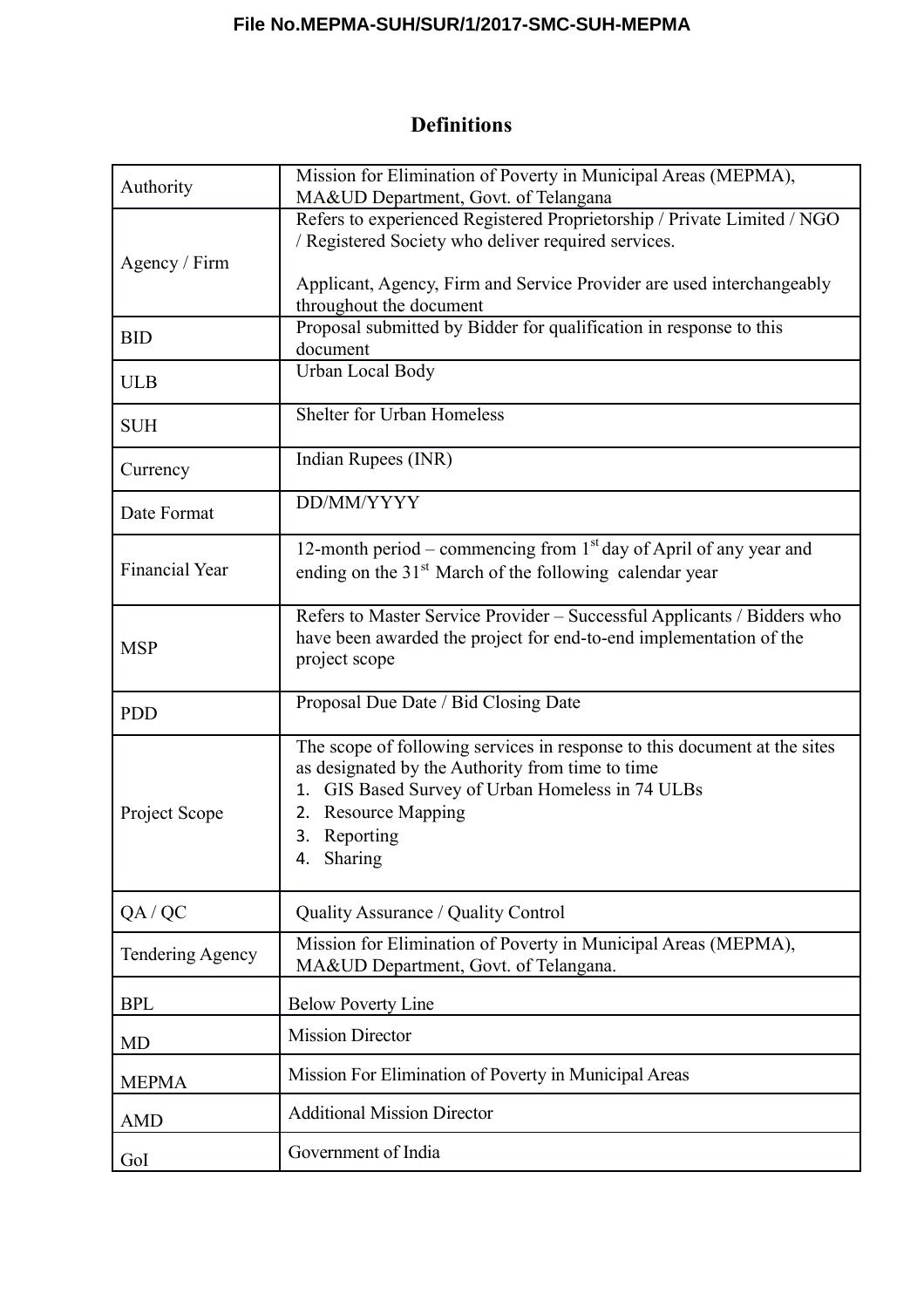| LoA         | Letter of Award                                                |  |
|-------------|----------------------------------------------------------------|--|
| MoA         | Memorandum of Agreement                                        |  |
| PD          | Project Director                                               |  |
| PO          | Project Officer                                                |  |
| <b>RFP</b>  | <b>Request for Proposal</b>                                    |  |
| DAY-NULM    | Deendayal Antyodaya Yojana- National Urban Livelihoods Mission |  |
| <b>SHGs</b> | Self Help Groups                                               |  |
| <b>TMC</b>  | <b>Town Mission Coordinator</b>                                |  |
| <b>DMC</b>  | <b>District Mission Coordinator</b>                            |  |
| <b>SMC</b>  | <b>State Mission Coordinator</b>                               |  |
| <b>DPMU</b> | District Project Monitoring Unit                               |  |
| <b>CMMU</b> | <b>City Mission Management Unit</b>                            |  |
| <b>SLF</b>  | <b>Slum Level Federation</b>                                   |  |
| <b>TLF</b>  | Town level Federation                                          |  |
| <b>PBG</b>  | Performance Bank Guarantee                                     |  |
| <b>GHMC</b> | Greater Hyderabad Municipal Corporation                        |  |
| <b>SCB</b>  | Secunderabad Cantonment Board                                  |  |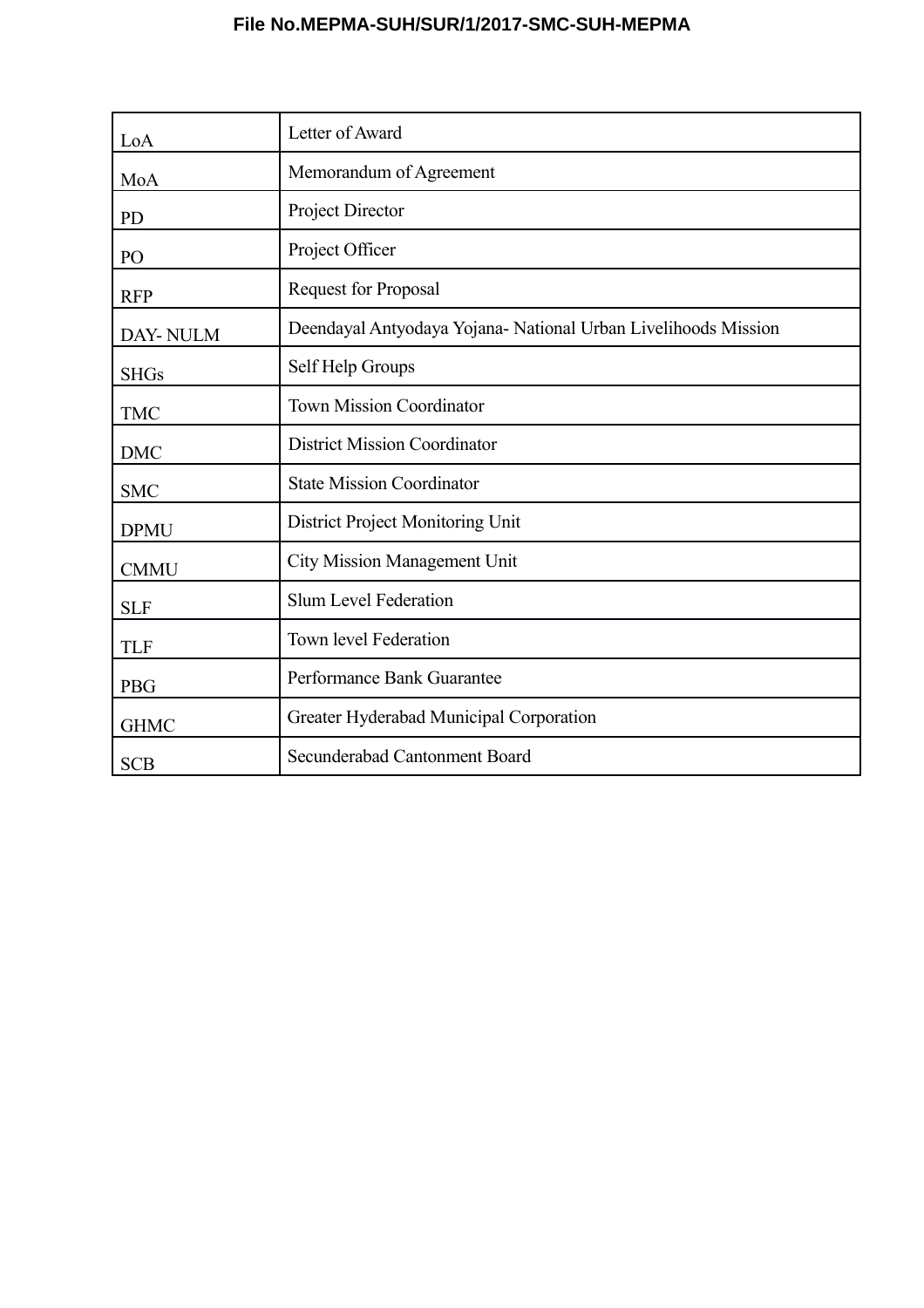# **Invitation for the proposal**

# "Engagement of Agency / Firm for conducting GIS based Survey of Urban Homeless Population in 74 Urban Local Bodies in Telangana state"

Mission for Elimination of Poverty in Municipal Areas (MEPMA), Department of Municipal Administration & Urban Development, Government of Telangana, intends to empanel a agency / firm with requisite experience and capabilities for conducting GIS based Survey of Urban Homeless Population in 74 Urban Local Bodies in Telangana State.

Accordingly, MEPMA invites Request for Proposal (RFP) from interested Agencies / Firms for the same. Entities eligible to bid for the empanelment for the 'GIS Based Survey of Urban Homeless Population' shall be any Registered Proprietorship / Private Limited / NGO / Registered Society satisfying the following minimum criteria.

| SI.<br>No.       | <b>Information</b>                                                        |                | <b>Details</b>                                                                                                                                                                                           |
|------------------|---------------------------------------------------------------------------|----------------|----------------------------------------------------------------------------------------------------------------------------------------------------------------------------------------------------------|
| 1.               | Request for Proposal (RFP) document<br>made available to bidders from     |                | 08.08.2017                                                                                                                                                                                               |
| $\overline{2}$ . | Last date of receipt of queries                                           |                | 11.08.2017                                                                                                                                                                                               |
| 3.               | Pre bid meeting                                                           |                | 18.08.2017 at 2.30 PM at Conference Hall,<br>3 <sup>rd</sup> floor, MEPMA Head Office, EnC (PH)<br>Building, 640, AC Guards, Hyderabad                                                                   |
| $\overline{4}$ . | Address and email for submission of<br>written queries for clarifications |                | <b>The Mission Director</b><br>MEPMA, Telangana<br><b>Address:</b><br>III Floor, E-n-C (PH) Office<br>complex, 640, A.C. Guards,<br>Hyderabad -500004<br>Email: $mdmepma.ts@gmail.com$                   |
| 5 <sub>1</sub>   | Last date for receipt of proposals<br>(Containing Cover $1 & 2$ )         |                | 22.08.2017, 5.00 PM                                                                                                                                                                                      |
| 6.               | Date and time of Technical proposal<br>opening                            |                | 23.08.2017, 11.00 AM                                                                                                                                                                                     |
| 7.               | Date and time of Technical presentation                                   |                | 28.08.2017, 11.00 AM                                                                                                                                                                                     |
| 8.               | Date and time of Financial proposal<br>opening                            | $\ddot{\cdot}$ | 31.08.2017                                                                                                                                                                                               |
| 9.               | Cost of Bid Document                                                      | $\ddot{\cdot}$ | Rs. 10,000/-                                                                                                                                                                                             |
| 10.              | Earnest Money deposit value                                               |                | Rs. 50,000/-<br>EMD shall be submitted in the name of<br>"The Mission Director, MEPMA" in the<br>form of DD /Banker Cheque/ BG from<br>Nationalized bank/ Schedule<br>Bank having a Branch at Hyderabad. |
| 11.              | Performance Bank Guarantee value                                          |                | 5 % of the Project Value                                                                                                                                                                                 |

#### **Important dates and information**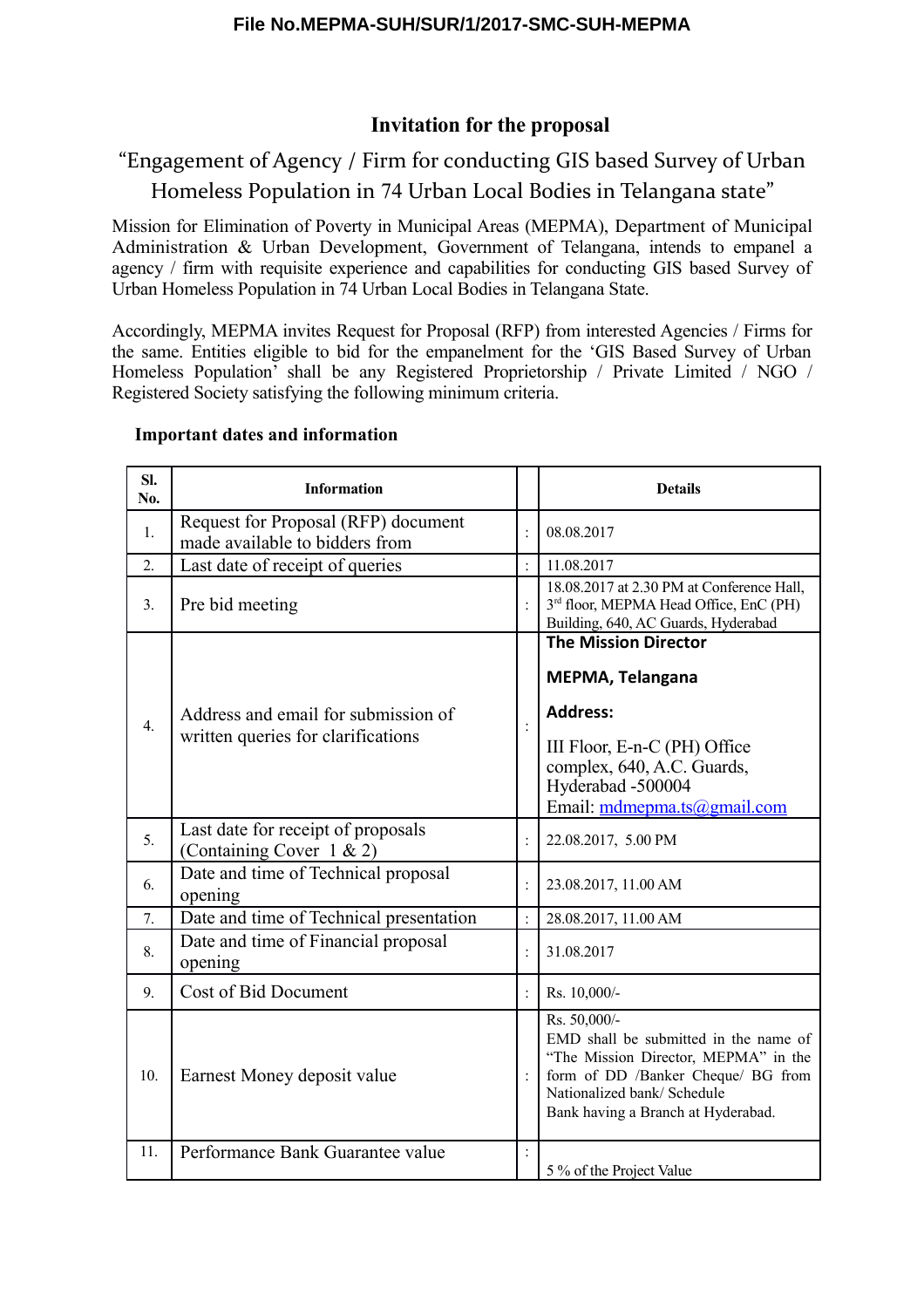| 12. | Performance Bank Guarantee validity                                       | 90 days beyond Project period                                                                                                                                        |
|-----|---------------------------------------------------------------------------|----------------------------------------------------------------------------------------------------------------------------------------------------------------------|
| 13. | Period for submission of PBG                                              | Within 7 days of receipt of letter of<br>Notification of Award (NoA)                                                                                                 |
| 14. | Period for signing contract                                               | Within 15 days from date of receipt of<br>letter of Notification of Award.                                                                                           |
| 15. | Project Period / Survey period                                            | Within 3 Months from date of signing the<br>contract.                                                                                                                |
| 16. | Address at which proposal in response to<br>RFP notice is to be submitted | <b>The Mission Director</b><br><b>MEPMA, Telangana</b><br><b>Address:</b><br>MEPMA, III Floor, E-n-C (PH)<br>Office complex, 640, A.C. Guards,<br>Hyderabad -500004. |

The RFP document providing the Terms of Reference (ToR), pre-qualification criteria, terms and conditions including evaluation criteria are available in the web site [\(www.tmepma.cgg.gov.in\)](http://www.tmepma.cgg.gov.in/)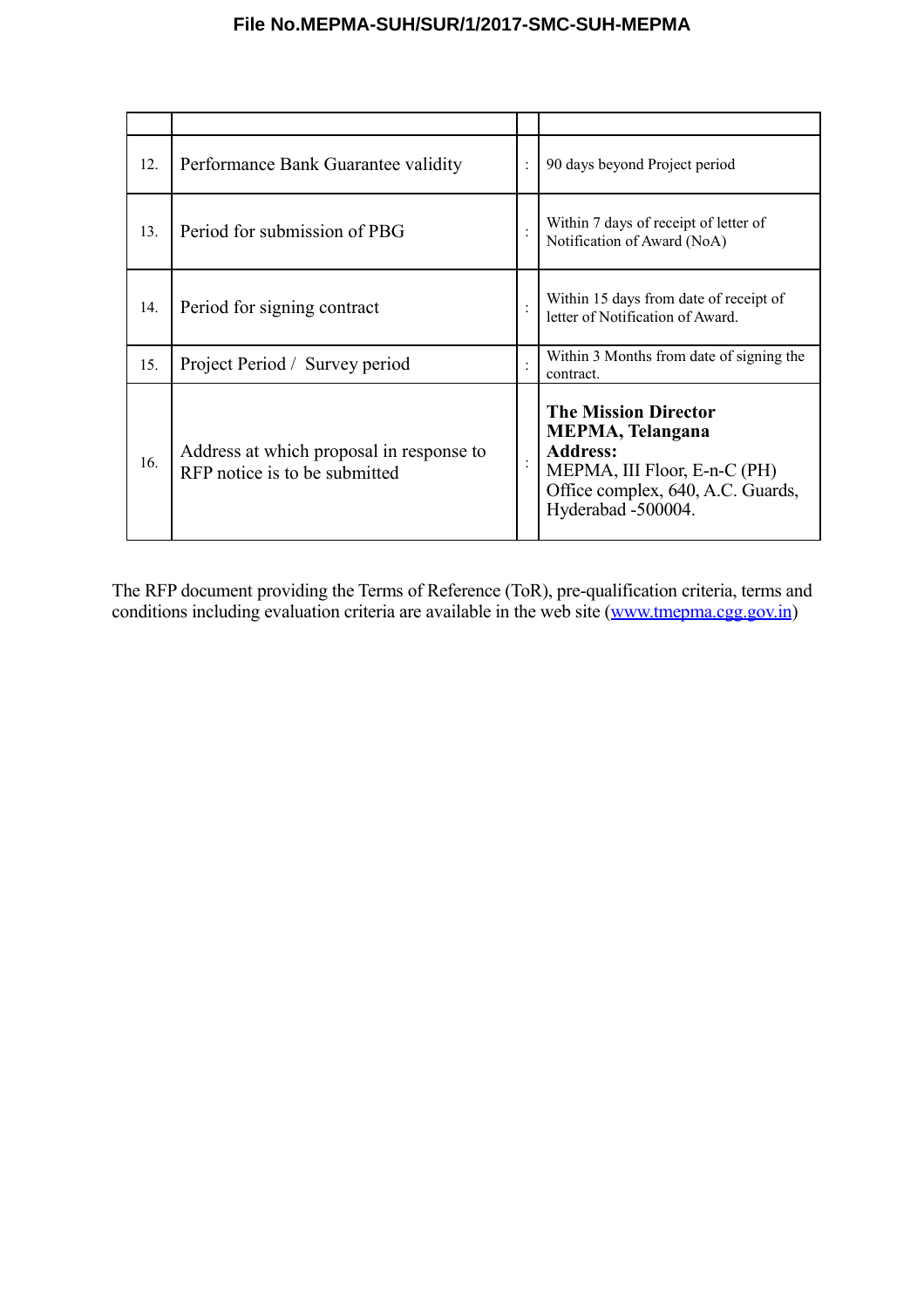#### 1. **INTRODUCTION**

Mission for Elimination of Poverty in Municipal Areas (MEPMA) established in the year 2007 to enable the urban poor particularly the poorest of the poor to eliminate poverty and vulnerability in a sustainable manner and improve their quality of life in urban areas. MEPMA in Telangana is registered on 31.05.2014 to address Urban Poverty related issues in 74 Urban Local Bodies in Telangana State.

MEPMA is the State Level Nodal Agency for implementing following National level Programs

- Deendayal Antyodaya Yojana National Urban Livelihoods Mission
- Housing for All

MEPMA as per the guidelines issued by Deenadayal Antyodaya Yojana – National Urban Livelihoods Mission under Ministry of Housing and Urban Poverty Alleviation, Government of India is implementing "Shelter for Urban Homeless" component by providing shelter with all essential services to the Urban Homeless in 74 Urban Local Bodies in Telangana State.

To assess the actual number of homeless, no. of shelters required for Homeless in each Urban Local Body, and for rehabilitation of homeless, it is proposed to conduct a GIS based survey of homeless in 74 Urban Local Bodies in Telangana State.

## **Definition of Homeless Persons**

Persons who do not have a house, either self-owned or rented, but instead live and sleep on pavements, at parks, railway stations, bus stations and places of worship, outside shops and factories, at constructions sites, under bridges, in Hume pipes, on dividers, road junctions and all other similar places under the open sky or places unfit for human habitation. This also includes people who live in temporary structures without walls, under plastic sheets or thatched roofs on pavements, parks or other Common Places.

#### **Guiding Principles/ guidelines**

**Deendayal Antyodaya Yojana - National Urban Livelihoods Mission (DAY-NULM)** aims at providing permanent shelter equipped with all essential services to the urban homeless in a phased manner under the Scheme of Shelter for Urban Homeless (SUH).

**The National Urban Housing & Habitat Policy (NUHHP),** 2007 aims at Promoting sustainable development of habitat in the country with a view to ensure equitable supply of land, shelter and services at affordable prices to all sections of the society. However, the most vulnerable of these are the urban homeless.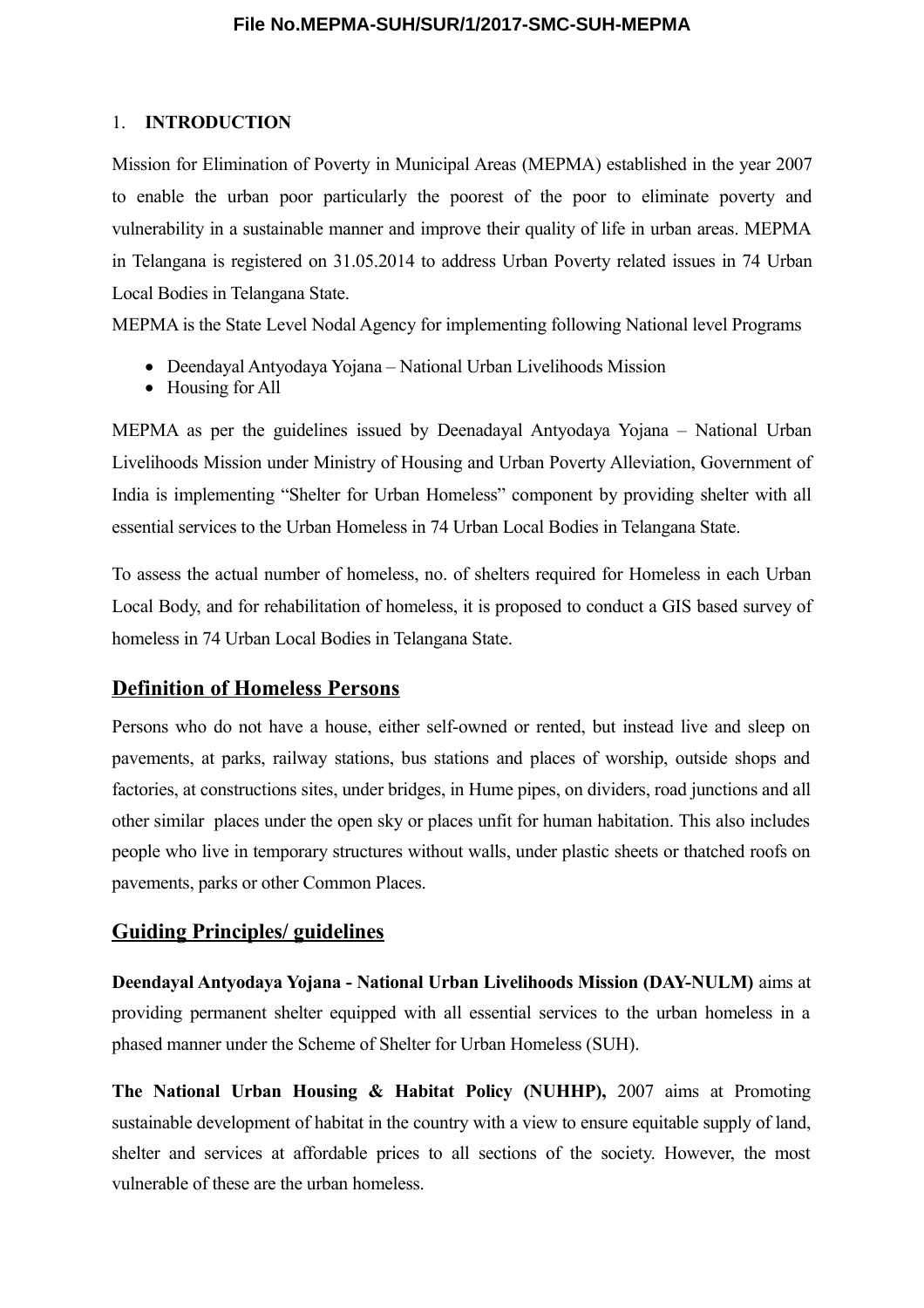The Urban homeless persons contribute to the economy of the cities and thus the Nation as cheap labour in the informal sector; yet they live with no shelter or social security protection. The urban homeless survive with many challenges like no access to elementary public services such as health, education, food, water and sanitation.

#### **2. PROJECT AREA:**

The present assignment covers 74 ULBs spread across 31 districts of Telangana State including GHMC and Secunderabad Cantonment Board area.

The Project Area is grouped into 3 Regions.

- Region I corresponds to ULBs of Hyderabad Region except Greater Hyderabad Municipal Corporation & Secunderabad Cantonment Board area.
- Region II corresponds to ULBs of Warangal Region, and
- Region III corresponds to Greater Hyderabad Municipal Corporation area and Secunderabad Cantonment Board.

Details of Regions can be found at Annexure – I.

Each selected Agency / Firm / NGO will be allotted 01 or more regions for conducting GIS based survey of homeless persons based on their eligibility and capacity.

#### 3. **SCOPE OF WORK:**

MEPMA as per the guidelines issued by Deenadayal Antyodaya Yojana – National Urban Livelihoods Mission under Ministry of Housing and Urban Poverty Alleviation, Government of India is implementing Shelter for Urban Homeless component by providing shelter with all essential services to the Urban Homeless in 74 Urban Local Bodies in Telangana State.

To assess the actual number of homeless, shelters required for Homeless in each Urban Local Body, and for rehabilitation of homeless, it is proposed to conduct a GIS based survey of homeless in 74 Urban Local Bodies in Telangana State.

In future, if Government of Telangana notifies any new Urban Local Bodies in Telangana State, the agency / firm is required to carry out the survey in such Urban Local Body in their respective allotted regions. The rate for survey in such ULB is to be indicated separately in Financial Proposal.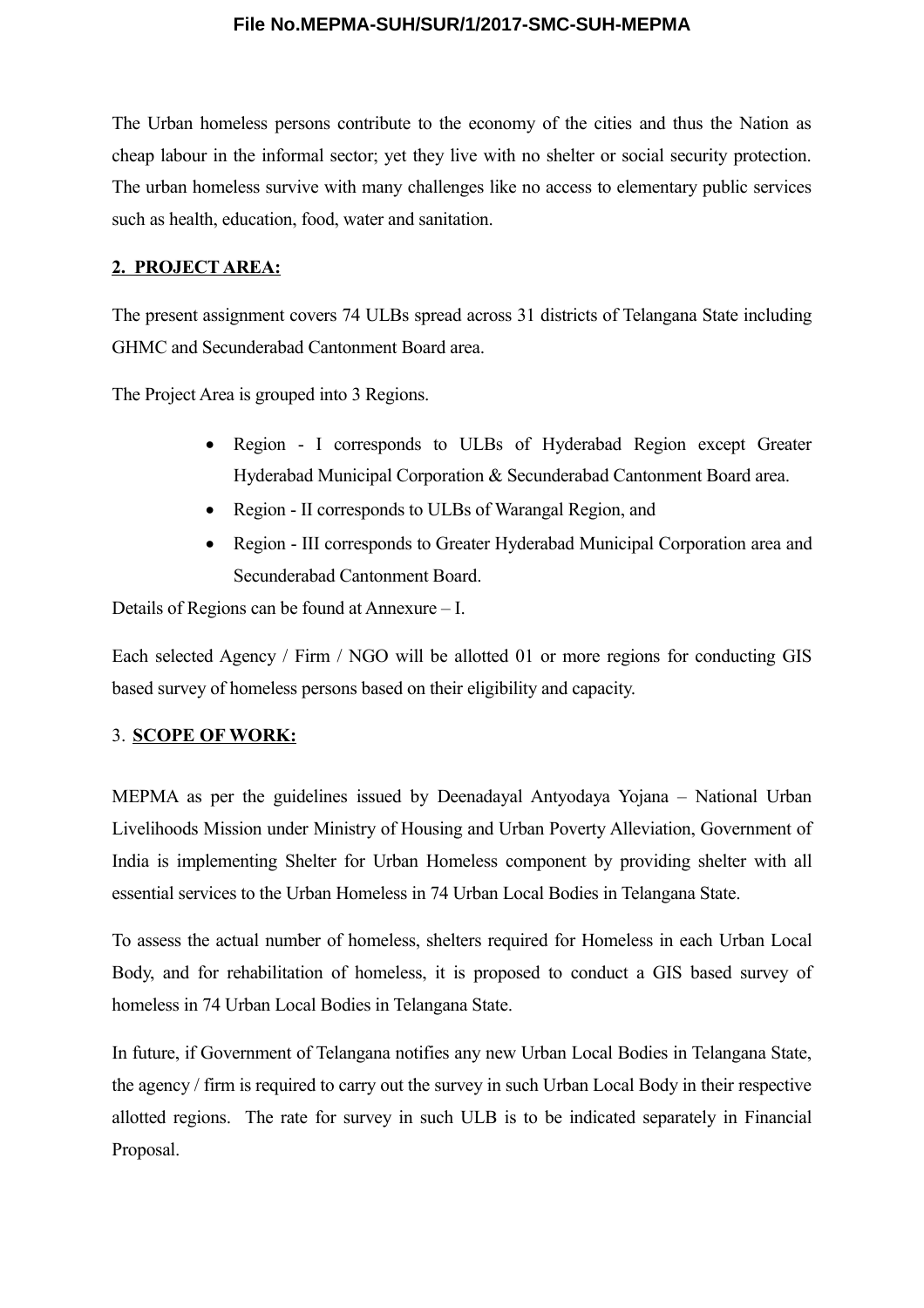#### **3.1 Objectives of the Survey:**

Survey would ensure four objectives, to

- i. Provide planners a detailed mapping of concentration areas of homeless populations in each city / town;
- ii. Establish the demographic profile of homeless populations in city / town;
- iii. Identify official resources such as land and vacant buildings that can be deployed to provide the required infrastructure for shelters in appropriate location in each city/town; and
- iv. Establish the location and type of shelters needed in each city/town by gauging the specific needs of the beneficiaries

## **3.2 GIS based Survey of Homeless persons may be divided into three phases:**

#### a. *Planning phase*

- Each Urban Local Body may be divided into smaller, more compact Zones / Ward clusters, in line within the administrative set-up of the ULB.
- Teams may be deployed depending on size and population of the Zones / ward clusters.
- Each team may comprise of around four persons for the field survey.
- These persons may include NGO representatives, homeless youth volunteers, students and youth volunteers (such as from the National Service Scheme-NSS, Town Level Federations and Nehru Yuva Kendra-NYK) etc preferably having experience in doing survey earlier.
- In addition, a team of two Data Entry Operators and Analysis Specialists should be attached to each team, totaling up to seven people per team.
- Additional student volunteers can be added to each team to assist and learn from the process.
- Necessary Mobile application software to be developed, duly approved by MEPMA.
- Standard questionnaire format will be developed for entire state and agency would follow same for collection of information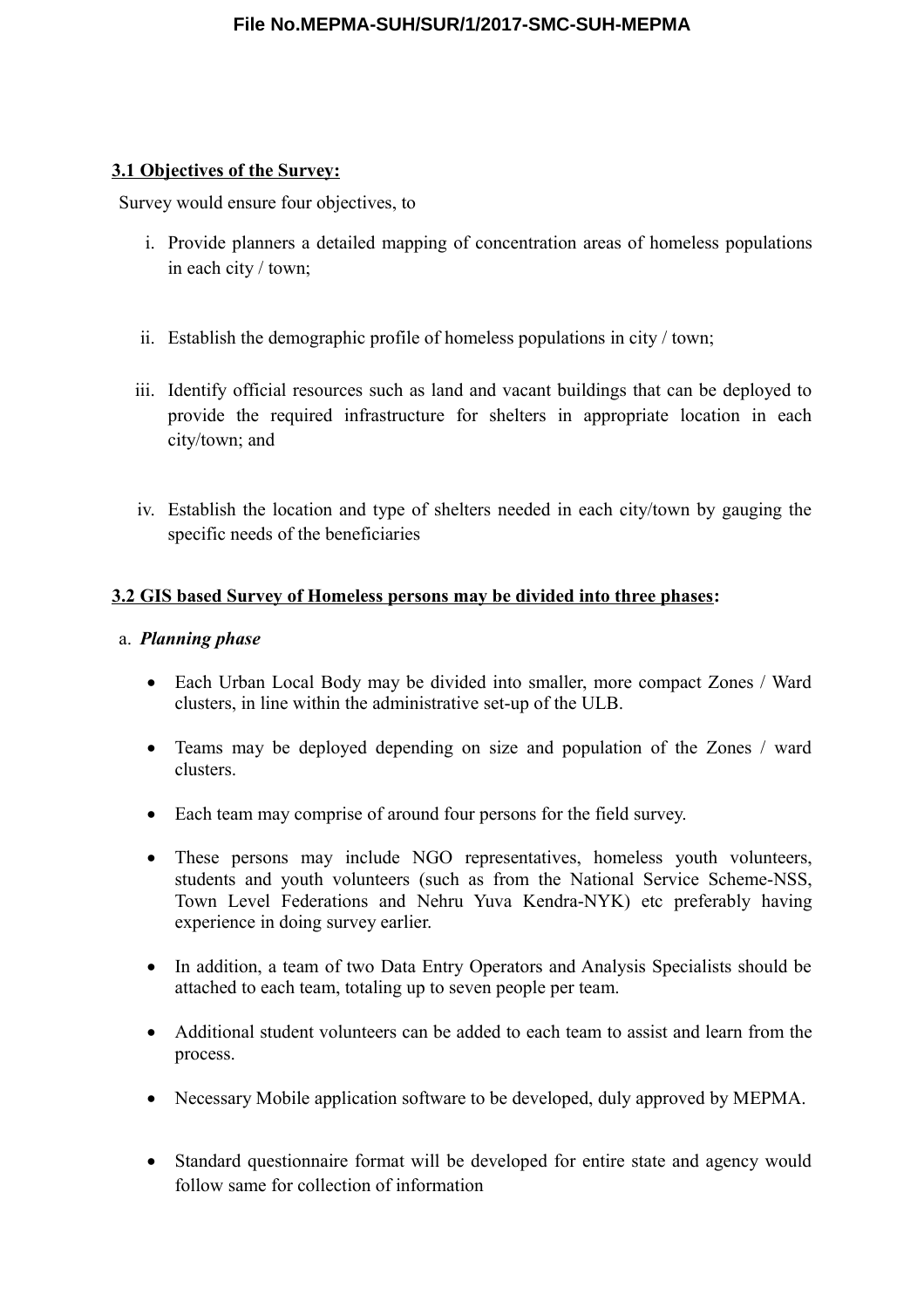- Real time web based dashboard to be provided to MEPMA authorities to view real time progress of survey and geospatial information of the each application on the Map
- A Quality assessment team for correction of errors on data to be deployed and each filled form though online to be verified

A Plan for survey of homeless population in each Urban Local Body should be prepared in consultation with the Municipal Commissioner of the concerned ULB, which includes the following details:

- 1. Identification of areas with concentration of homeless based on earlier surveys or any other source of information
- 2. Division of ULB into zones/ ward clusters in which data would be collected
	- 3. Ensure availability of required number of Tablets / I pads / Smart Phones (@ 2 tablets / I pads / Smart Phones per team) and other accessories before conducting the survey
	- 4. List of interview questions to be prepared for guiding the focus group discussions as per the guidelines
	- 5. Content and format of reports to be submitted to be finalized as per requirement time to time.
- 6. Timelines to be fixed within which survey would be completed
	- 7. List of partners to be finalized who would be assisting in the qualitative as well as quantitative collection of data

Prior to the survey, the teams should be trained and oriented on:

- 1. Purpose of the survey;
- 2. The profiles and problems of the homeless;
- 3. Participatory research methods;
- 4. Data entry of homeless persons through Mobile application using tablets;
- 5. Expected outcomes;
- 6. Ethical responsibilities;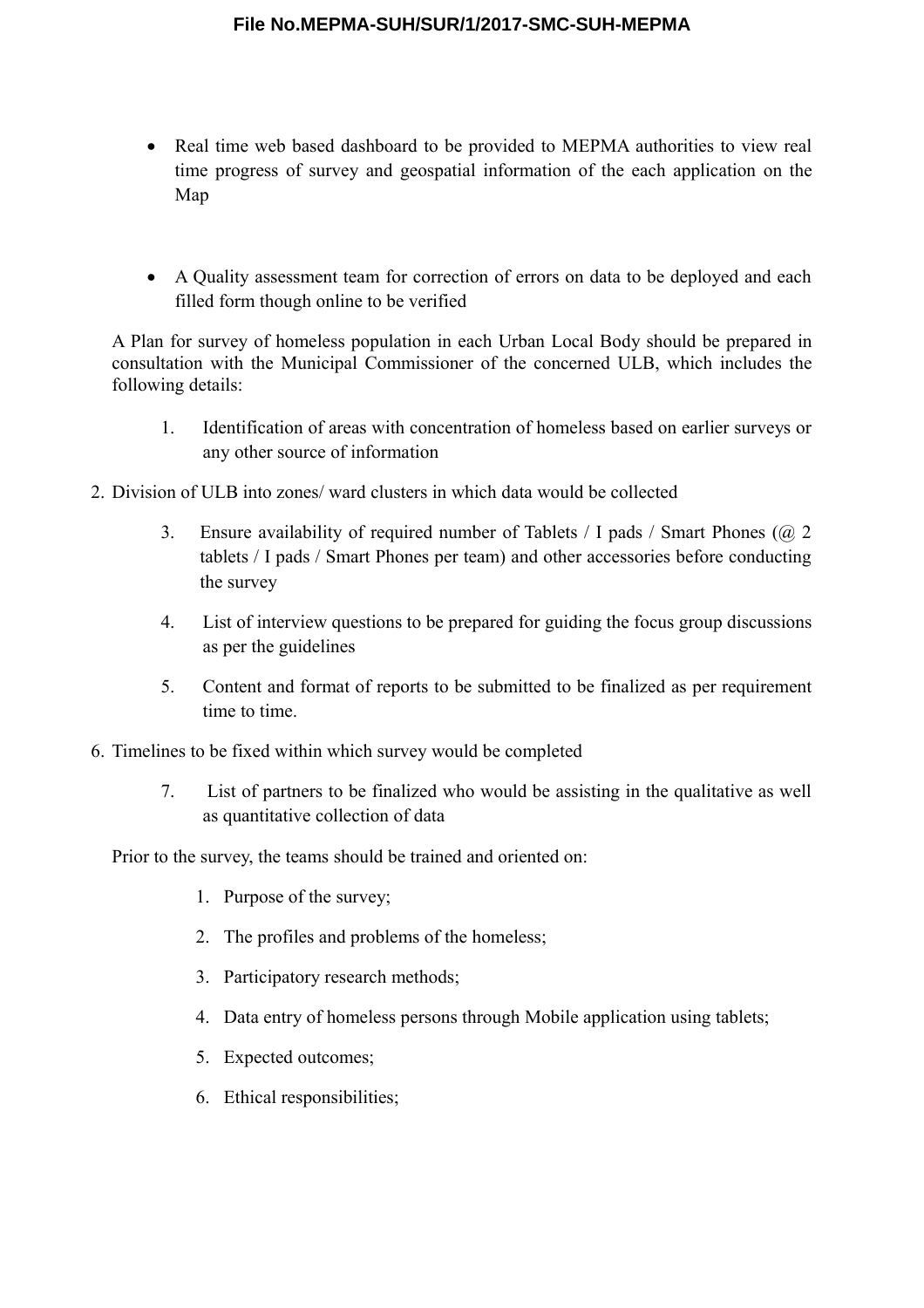Orientation material can be provided a couple of days prior to starting the survey, as material to be ready before the training sessions. The training should include the surveyors, data entry operators, analysis team, plus volunteers, if any.

#### b. *Field Survey: Mapping and Need assessment*

The field survey will commence only after the trained survey teams are in place. The field survey should begin **from 8.00 PM to atleast 2.00 AM**, because homeless people can usually be identified and contacted at this time. In addition, to cover homeless persons who work during the night, surveys should also be planned for a couple of days during the daytime, i.e. 10.00 AM to 4.00 PM.

The steps to be followed during the survey

- 1. Identifying the areas with concentration of homeless population,
- 2. Profiling the homeless populations in these areas in terms of gender, age, education, occupation, marital status, number of children, history of illness etc. persons with disability should be categorized separately.
- 3. Identifying the aspirations of the homeless for a shelter and also the deterrents preventing the homeless from using the existing shelters, if any.
- 4. Broadly identifying the possible buildings and locations where new shelters can be built and duly display on the map by geo tagging them.

Need assessment of the homeless persons should be done using Focus Group Discussion (FGD) method so as to elicit the best possible responses from them.

In FGD, questions should be asked based on an indicative list / format focusing on the following core areas;

- i. What is roughly the total population of the homeless cluster including women and children?
- ii. What is the predominant age and gender profile of the homeless population in the cluster?
- iii. What are the predominant occupations undertaken by this homeless cluster?
- iv. Do they have any special needs and challenges, such as disability, leprosy, TB, high drug use etc?
- v. Have the majority of homeless residents been at this location for more than one year, or less?
- vi. Do they have access to any shelter? If so, the experience of using such shelters by the homeless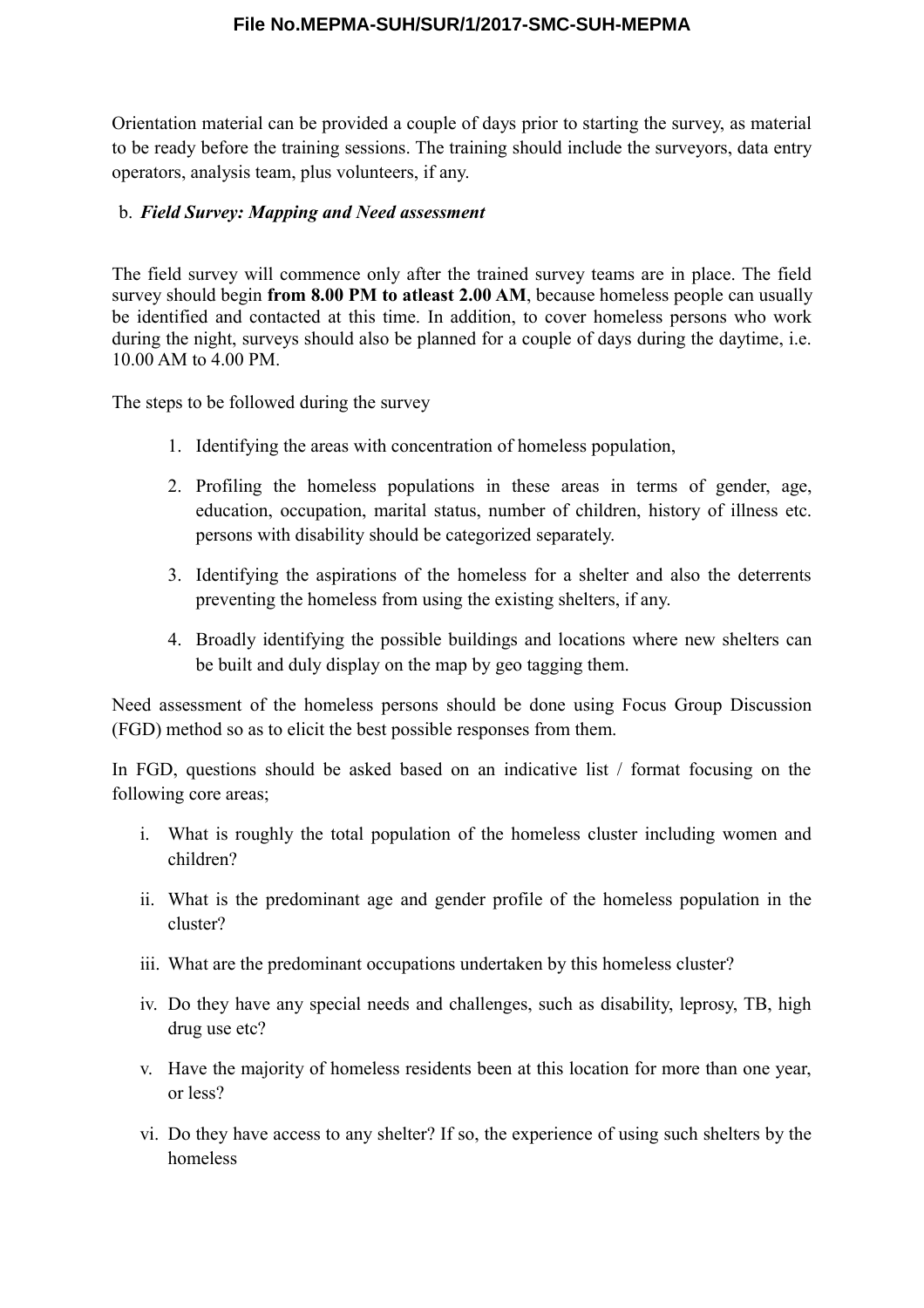- vii. If the government sets up a shelter for them, would they welcome it; oppose it; or be indifferent? Ask for reasons.
- viii. If they were to have a shelter, what would they seek from it in terms of location; facilities; and management?
- ix. Are there any resources available in the vicinity where these shelters could be built? The resource could be in the form of land or building.

This information should be recorded and collated by each team. To ensure faster survey results, data entry should be done in parallel with the survey along with photograph and Geo tagging of each homeless person.

The following deliverables are expected out of this process at this stage:

- 1. Map should indicate the locations of all the scattered as well as clusters of homeless people.
- 2. Collated survey results
- 3. Determination of shelter locations, types, number of shelters required in an area, plus available resources in terms of land and building.
- 4. Finalized resource mapping questionnaire for the next stage of resource mapping.

#### c. *Resource Mapping*

The next step is to conduct a resource mapping exercise. The resources that this phase of the survey seeks to identify in consultation with the Municipal Commissioner of concerned ULB are

a) Existing shelters;

b) Unutilized or underutilized government buildings that can be possibly redeployed as shelters after suitable refurbishing; and

c) Vacant lands that are suitable potential sites for new shelter buildings.

At the end of this process, the following deliverable are expected:

1. Field resource mapping survey of all the identified potential buildings and shelter locations

2. Determination of the feasibility of the identified buildings and locations for building/ upgrading shelters, along with government agencies

3. Collating results and submitting to concerned urban bodies at the city level

4. Discussions on recommendations to be put forth in the report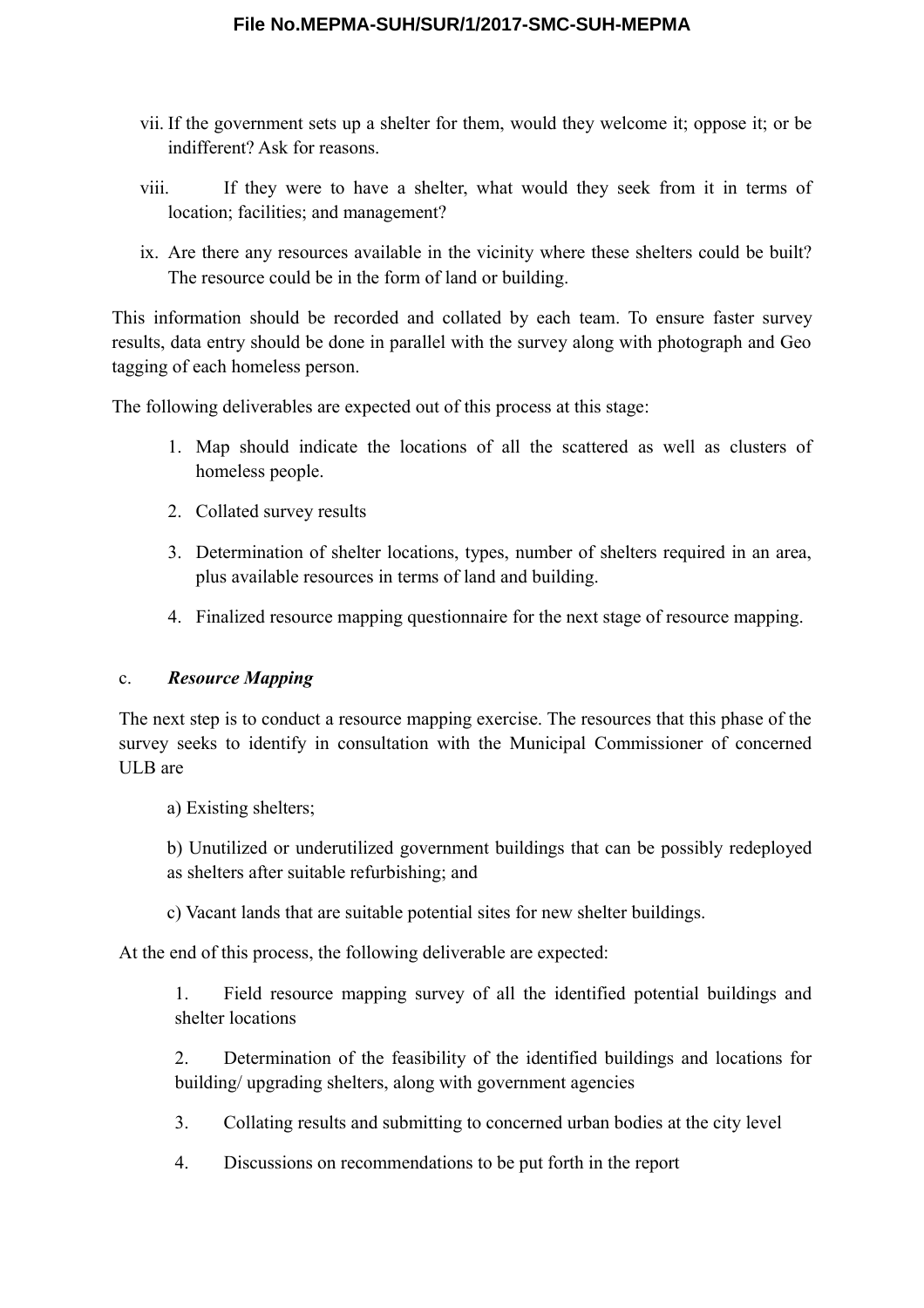#### d. *Reporting and Sharing*

Once the results of locations are established, the next step is development and finalization of a comprehensive city plan for homeless shelters. This should include sites for homeless shelters and services, types of shelters, converging on homeless concentration areas and aspirations with available resources, buildings and land. This should be done in a participatory manner, with the involvement of Municipal Authorities, homeless communities and collectives, schools of social work and architecture, CBOs, NSS and college students etc.

At the end of this stage, the following deliverables are expected:

- 1. Analysis and inferences including homeless concentration areas, profiles, needs and aspirations of homeless populations in each concentration area
- 2. Preparation of Report with the following minimum arenas:
	- a. Location of shelters with geospatial information
	- b. Types of shelters (working single men; single women and their dependents; special needs shelters such as for drug users, those recovering from grave illnesses, the aged, disabled and infirm)
	- c. Capacity of each shelter
	- d. Facilities and Services to be provided at the shelters
	- e. Resource mapping of needs against existing resources
	- f. Submission of the data set for the project.
	- g. Analysis report on clustered homeless requirements and suggestions for establishment of Shelters based on the need in area/zone & Municipality

#### **3.3. The Agency shall be responsible for**:-

- Task-1: Proper Plan for the Survey
- **Task-2:** Develop necessary mobile application software, Web based dashboard and make available required number of Tablets / I Pads / Smart Phones and other accessories
- **Task -3:** Provide required Manpower, Constitute survey teams and provide training.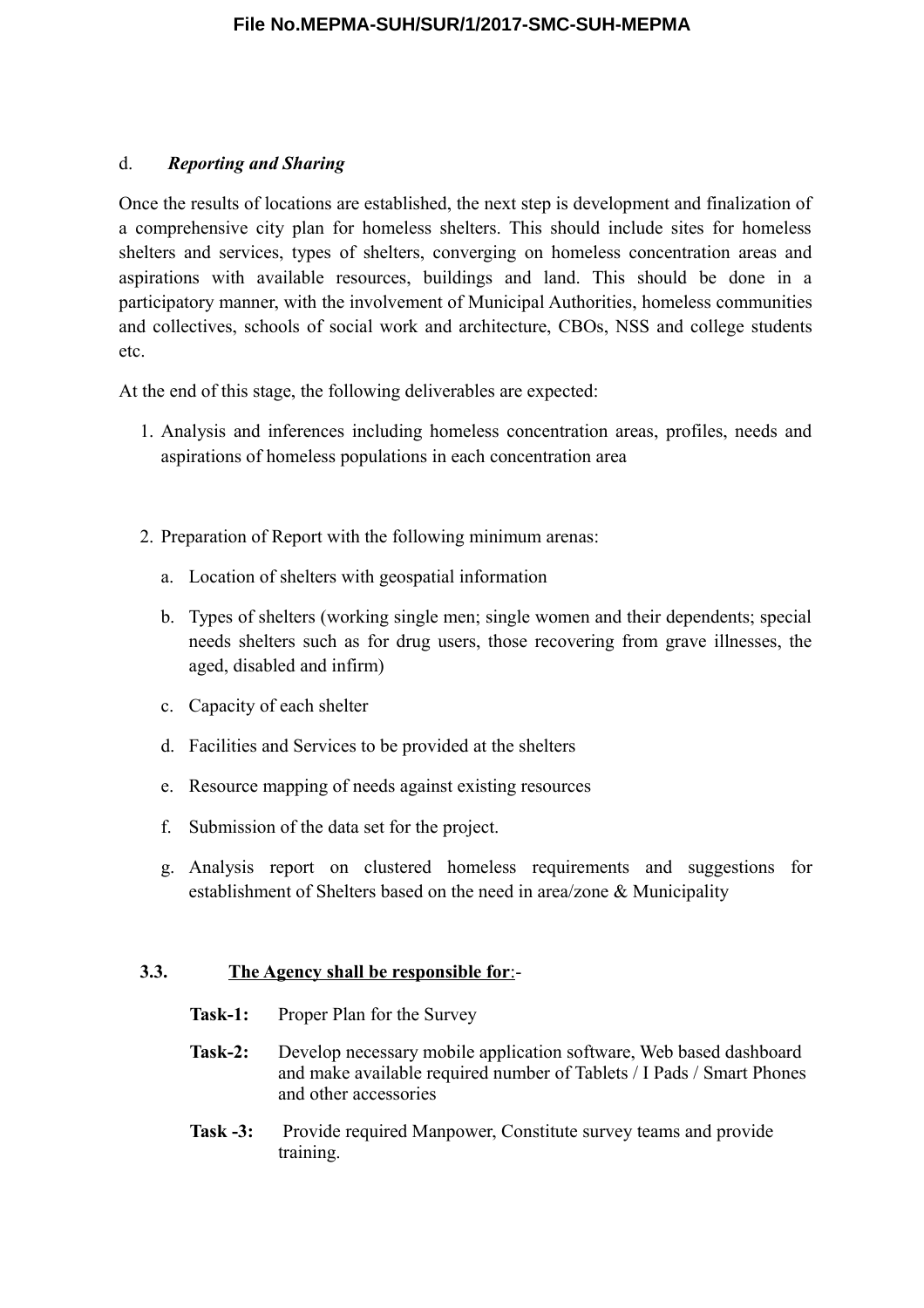- **Task -4:** Field Survey with GPS enabled tabs / I Pads / Smart Phones through mobile application: Mapping and Need assessment **Task-5:** Resource Mapping **Task-6:** Reporting and sharing (Submission of reports - Weekly/Monthly or as per the instructions)
- **Task-7:** Other Ancillary works of the Agency

#### **3.4 Deliverables by the Agency:**

- 1. Preparation & submission of **Operation plan report** within 7 days of issue of work order.
- 2. Real time web based dashboard to be provided to MEPMA authorities to view real time progress of survey and geospatial information of the each application on the Map
- 3. Weekly/ Monthly submission of reports on survey of homeless, ULB wise progress, etc as per requirement of MEPMA authorities.
- 4. Any other Report required by the competent Authority.
- 5. Completion of survey before 3 months from date of signing of contract.

#### 4. **INFORMATION TO THE AGENCY**

The Bidders are invited to submit Technical and Financial proposals as per the given formats in separate sealed covers for required work.

The selection would be based on the **Quality-cum-Cost Based Selection (QCBS)** procedure, subject to the Technical Proposal is in substantive compliance with the RFP requirements.

The proposal will form part of the contract with the selected Agency/ NGO/ Firm. The Technical Proposal should be submitted along with a refundable EMD of **Rs. 50,000/-** in form of DD drawn in favour of "**Mission Director, TS MEPMA**".

The selected bidder shall provide professional, objective, and impartial advice and at all times hold MEPMA's interest paramount.

The Technical and Financial proposals to be submitted by the Bidders should be firm and valid for a period of 120 days from the last date of submission of the proposal.

Bidders may request clarifications on the RFP document within 7 calendar days from the date of issue of this RFP. Any request for clarification must be sent in writing or by E-Mail to Mission Director, TS MEPMA.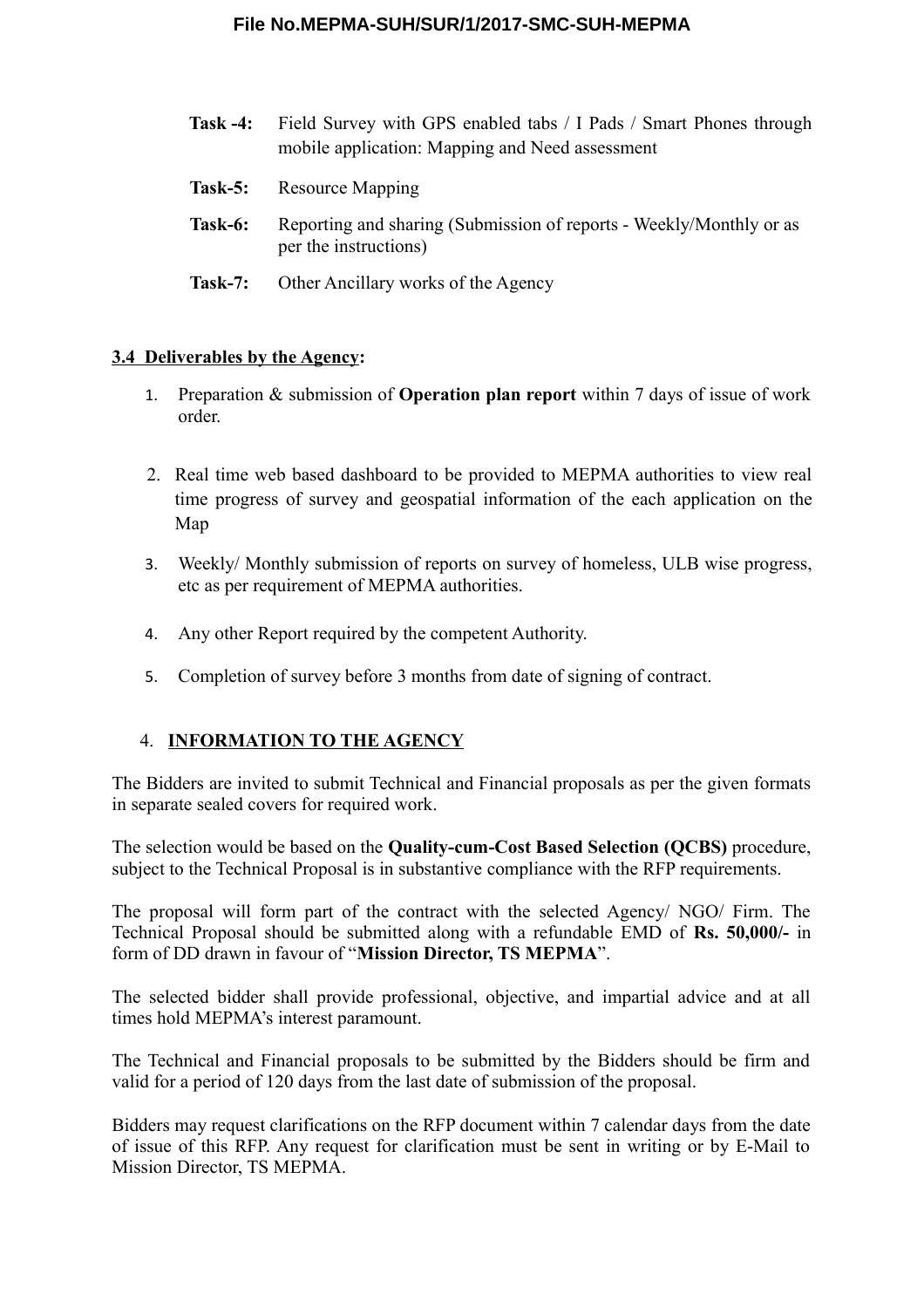At any time before the submission of Proposals, MEPMA may amend the RFP by issuing an addendum. The addendum shall be a part of the original RFP and shall be uploaded in the MEPMA website.

The proposal (**Technical and Financial**) shall contain no interlineations or overwriting, except as necessary to correct errors made by the bidders themselves. The person who signed the proposal must initial such corrections. Submission letters for Technical qualification, Technical and Financial proposals should respectively be in the prescribed formats.

An authorized representative of the bidders shall sign all pages of the Technical and Financial Proposals. The authorization shall be in the form of a written power of attorney accompanying the Proposal or in any other form demonstrating that the representative has been duly authorized to sign.

The Agency / NGO/ Firm will submit Manpower/ Professionals available with them along with the proposal**.**

#### 4.1 *GENERAL CRITERIA* **for the Agency/NGO/Institution/Firm:**

a. Should have experience in Govt. sector like Municipal Corporation, Govt. Office, and Public sector Department, have given preference  $\&$  should have adequate technical man power to survey Urban Homeless population.

b. Should be registered Firm / Society under the Companies Act or Registration of Societies Act at least five years from date of issue of RFP.

c. Should have valid registrations such as Permanent Account Number (PAN) of the Income Tax Department, GSTIN Number; Registration No. of the Agency/ Firm/ Society.

d. Should have at least 3 years 'of experiences in urban issues, municipal functionary, Management of Homeless Shelters for Urban Homeless.

e. Agencies with ISO (9001-2008) are preferred

#### 4.2 **ESSENTIAL CRITERIA for the Agency/ Institution/NGO/Firm**

- a. An Agency/ NGO/ Firm must not have been blacklisted or placed under funding restriction by any Ministry or Department of the Government of India or CAPART or by a State Government (or its agency).
- b. The Agency/ NGO/ Firm must have successfully completed at least one urban survey projects in any Municipal or government sectors
- c. The Agency/ NGO/ Firm must not have any govt affiliation in any form neither the Head of the Agency/ NGO, nor any employee of the Agency, should be either a Govt. /Semi Govt. employee or the employee of any Govt.-undertaking in any (casually/ contractually directly or indirectly) form.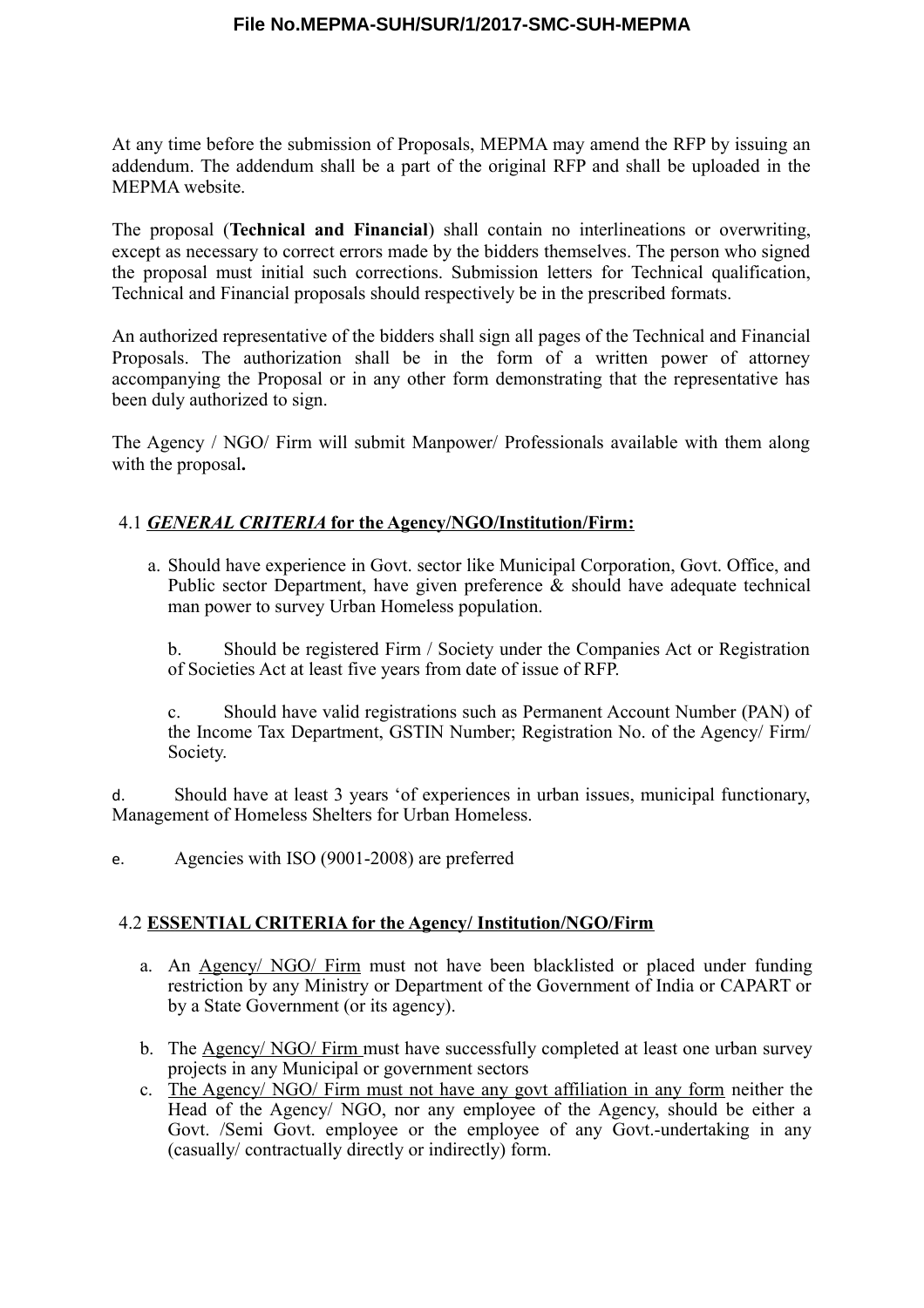d. The Agency/ NGO/ Firm should not be directly / indirectly related to any employee of MEPMA & MAUD Department.

- e. The Agency/ NGO/ Firm must not have any political affiliation in any form: The head of the Agency/ NGO/ Firm and its employees must not be relative of any elected representatives such as MPs, MLAs, Councillors or ULBs, elected representatives of Panchayat Raj Institutions.
- f. The Agency/ NGO/ Firm must submit only the audited financial statements/reports as the evidence of turnover. Please note that this proof of turnover must be part of the technical proposal and not the financial proposal.
- g. Resolution of Executive/ Governing committee meeting authorizing the person to sign tender document.

#### 4.3 **Financial Criteria:**

Min. annual average turnover of the Applicant (lead partner in case of consortium) shall be **INR 30.00 Lakhs** or more during the last 3 financial years i.e., 2014-15, 2015-16 and 2016-17. The bidders need to provide audited statements to support their claim.

#### **Note:**

- a. Bidder must submit a Proof of registration of the legal entity.
- b. Audited Balance Sheets of the last three financial years must be submitted in support, without which the bid may not be considered. The calculation sheet for average annual turnover shall be certified by a Chartered Accountant).
- c. Bidder must submit copy of work orders and its completion certificates of Assignments issued by the concerned authority earlier.

#### 5. **PREPARATION OF TECHNICAL PROPOSAL:**

The proposal document may be submitted with each page numbered and an index of pages identifying the information contained. The proposal prepared by the Agency/ Firm shall be provided in the following Model Response

The technical proposal should explain the followings strictly in the same order:

a. Cover letter in prescribed format (Form -1)

b. Name & Introduction of the Agency (In case of consortium mention both the agencies with details of Lead partner):

- c. Bidder / Agency Profile (Form 2)
- d. Executive summary of the proposal (1 2 pages maximum)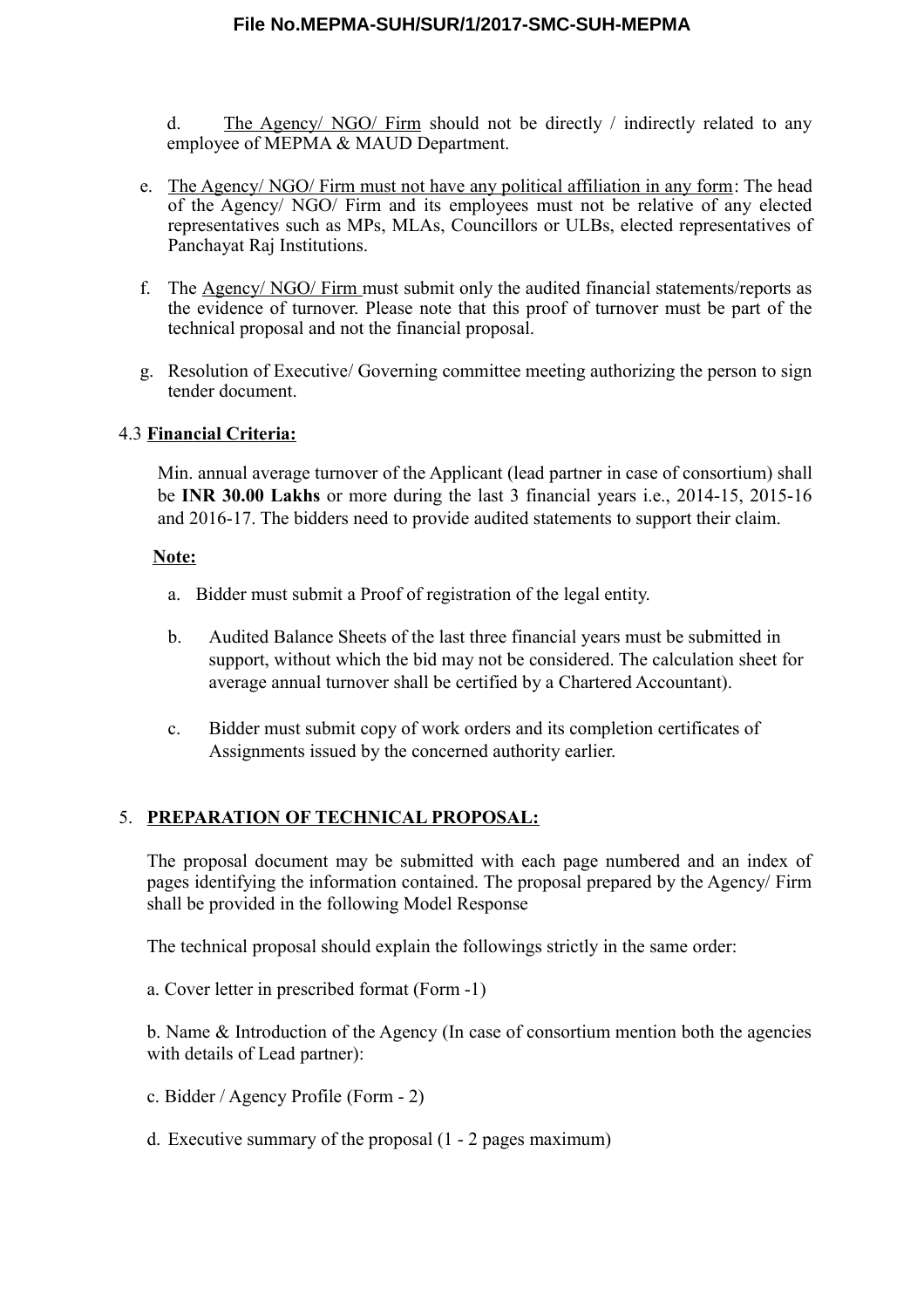e. Profile and background of the Agency / Firm explaining its previous experience, expertise in general, previous achievements, human resource and other technical expertise that makes your Agency / Firm most competent to participate in the RFP process (2 pages maximum)

f. The detail of the similar experience in other Government Projects (2 - 3 pages maximum)

g. Financial Standing / Annual Turnover and last 3 years turnover details (Form 4)

h. EMD/ Tender Fee Details

i. Clear plan & methodology for taking up the survey (1 - 2 pages maximum)

j. Details of the staff deploying for managing work

Documents in support of the above may be furnished with page numbers indicate in the index. Please use separate sheets wherever necessary

#### 6. **FINANCIAL PROPOSAL:**

The financial proposals shall contain proposed pricing for 3 regions indicating price for each region. It is the responsibility of the Agency / Firm to find out the area of each town and probable time to take up survey, probability of homeless numbers find in each municipality, mobilizing man power as mentioned in this RFP in each municipality and other required costing analysis completely before quoting the price. Details of municipalities in each region are mentioned in Annexure – I for your reference

a. Covering letter in prescribed format

b. Financial proposal should clearly mention pricing differently for each of below categories (Form  $-6$ )

|                       |                                                                                                 | (Amount in Rupees)        |           |                                        |  |
|-----------------------|-------------------------------------------------------------------------------------------------|---------------------------|-----------|----------------------------------------|--|
| Sl.<br>N <sub>0</sub> | Region Name                                                                                     | Amount<br>(Excluding GST) | GST in Rs | <b>Total Amount</b><br>(including GST) |  |
| 1.                    | <b>Hyderabad Region</b><br>(42 Municipalities except GHMC and Secunderabad<br>Cantonment Board) |                           |           |                                        |  |
| 2.                    | <b>Warangal Region</b><br>(30 Municipalities)                                                   |                           |           |                                        |  |
| 3.                    | <b>GHMC Region</b><br>(30 Circles & Secunderabad Contentment Board)                             |                           |           |                                        |  |
| 4.                    | Rate for survey of homeless in each newly<br>constituting ULBs in future                        |                           |           |                                        |  |
|                       | <b>TOTAL</b>                                                                                    |                           |           |                                        |  |

c. A proposal submitted with an adjustable price, quotation will be treated as nonresponsive and will be rejected.

d. The Proposal may however contain discounts, if any, offered by the Agency/ Firm.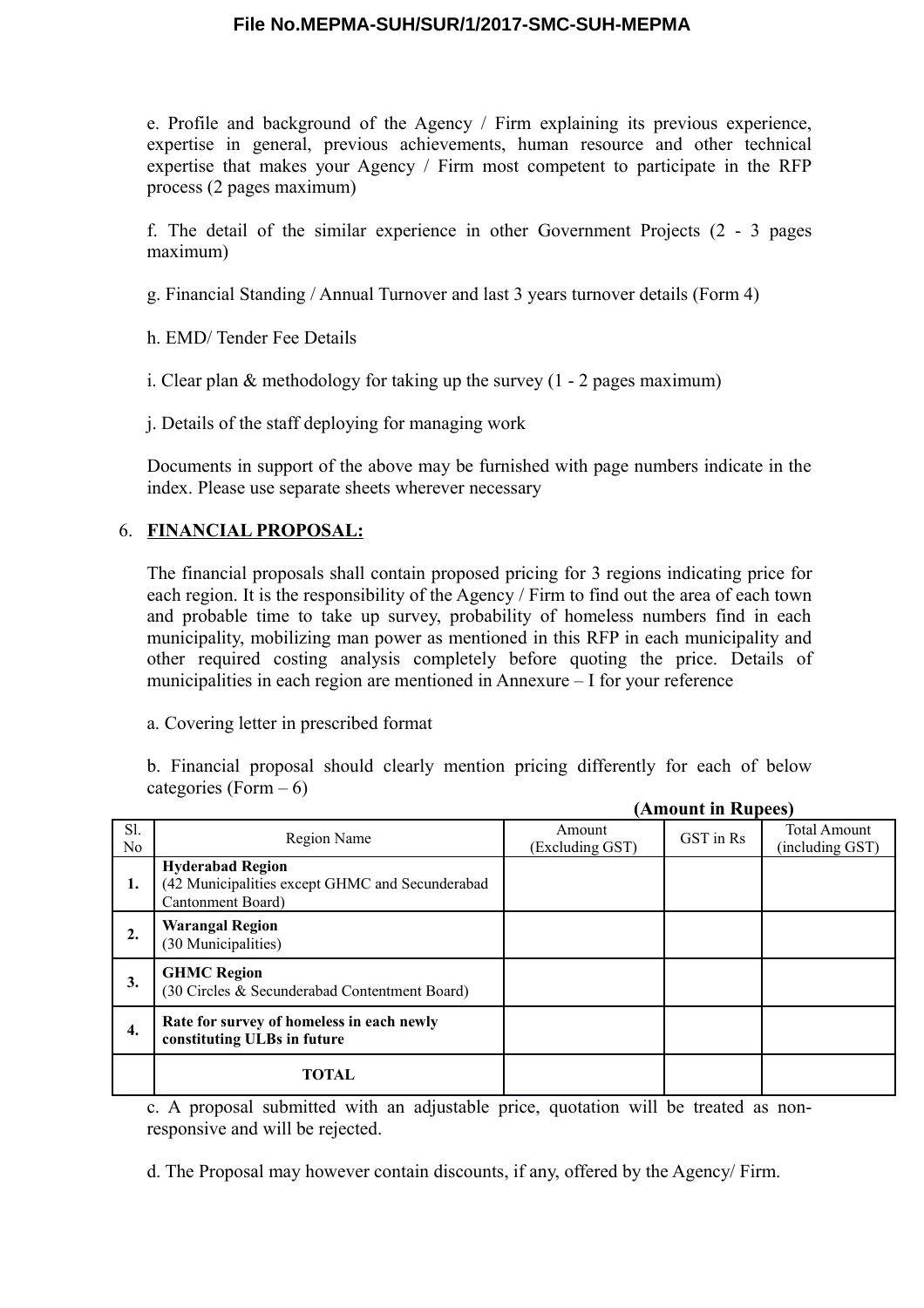e. All prices and other information like discount etc having bearing on the price shall be written both in figures and words in the offer form. If there is discrepancy between the price/ information quoted in words and figures, the price/ information in words would be treated as final.

f. Price quotes shall include any necessary service to be provided by the selected proposer (even if such services are not expressly enumerated) in order to ensure a satisfactory fulfilment of the contract, as well as any other expenses incurred by the selected proposer, e.g. travel, equipment, accommodation, daily subsistence, telecommunication, postal charges, contingencies, etc.

g. In no case may the selected proposer invoke a hiatus or an oversight in the description of the work components in the proposal documents or claim inadequate explanations for seeking any price increase or any release from contractual liabilities.

### 7. **BID EVALUATION METHODOLOGY**

Evaluation of the Technical and financial proposals will be based on **Quality cum Cost Based Selection (QCBS)** mode with weighted average of **80:20** for technical and financial proposals respectively.

#### **7.1 The technical proposal shall be evaluated in two phases**.

- a) In the first phase the Technical Proposals shall be evaluated on the basis of minimum eligibility criteria as mentioned above.
- b) In the second phase the shortlisted agency/firms will be invited for presentation in MEPMA.

#### **7.2 Opening of Financial Proposal**

The financial proposals of the top five bidders (after technical evaluation) shall be opened.

#### **7.3 Empanelment**

One firm/ agency may get maximum of 2 regions based on their eligibility and capacity who is L1. However maximum 3 bidders will be empanelled. In case the L1 does not take up the bid, L2 would be allotted the job.

MEPMA reserves the right to ask L2, L3 in that order to match Ll rates in case MEPMA decides to allot the job to more than one bidder at a time. This will be at the total discretion of MEPMA depending on the requirement.

L1 bidder or the successful bidder(s) shall sign a contract, primarily for fair trade practices in all dealings with MEPMA, incorporating RFP terms, delivery mechanism and penalties for default. The incidental expenses of execution of agreement shall be borne by the successful bidder. The conditions stipulated in the contract shall be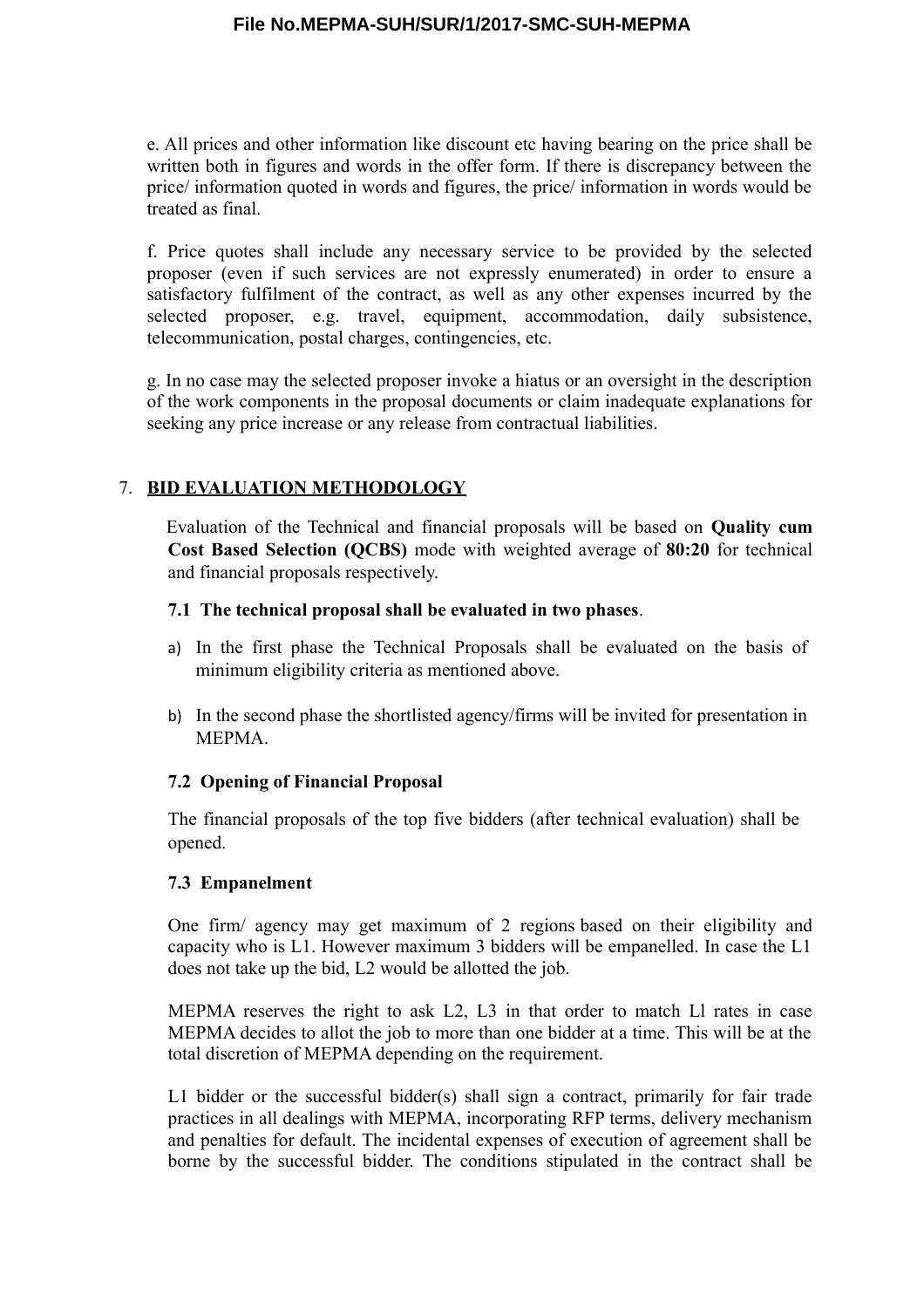strictly adhered to and violation of any of these conditions will entail termination of the contract without prejudice to the rights of the MEPMA

#### 8. **NO COMMITMENT:**

This RFP does not commit the MEPMA to award a contract or to pay any costs incurred in the preparations or submission of proposals, or costs incurred in making necessary studies for the preparation thereof or to procure or contract for services or supplies. The MEPMA reserves the right to reject any or all proposals received in response to this RFP and to negotiate with any of the bidders or other firms in any manner deemed to be in the best interest of the MEPMA.

The MEPMA reserves the right to negotiate and award only a portion of the requirements; to negotiate and award separate or multiple contracts for the elements covered by this RFP in any combination it may deem appropriate, at its sole discretion to add new considerations, information or requirements at any stage of the development, delivery, deployment process, including during negotiations with bidders; and reject proposal of any bidder that has previously failed to perform properly or in a timely manner contracts of a similar nature, or of a bidder that, in the opinion of the MEPMA , is not in a position or is not sufficiently qualified to perform the contract.

This RFP contains no contractual proposal of any kind; any proposal submitted will be regarded as a proposal by the bidder and not as an acceptance by the bidder of any proposal by the MEPMA. No contractual relationship will exist except pursuant to a written contract document signed by the authorized competent official of the MEPMA and by the successful bidder(s) chosen by the MEPMA .

#### 9. **SIGNING OF AGREEMENT**

The selected firms will have to sign a Contract Agreement on non-judicial stamp paper of adequate denomination with MEPMA within 7 days from Issuance of Letter of Award.

#### 10. **DEFAULT OF SERVICE**

Deviation and/ or Refusal and/ or non-Performance towards in any of the obligations described in the Scope of Services, MEPMA would reserve the right to forfeit the selected firm and would also have the right to terminate the agreement with the selected firm.

#### 11. **VALIDITY OF BID**

Proposal shall remain valid for 120 days from the last date of submission of Proposal. A Proposal valid for a shorter period shall be rejected as non-responsive.

#### 12. **RIGHT TO REJECT ANY OR ALL PROPOSALS**

Notwithstanding anything contained in this invitation document, MEPMA reserves the right to accept or reject any Proposal and to annul this selection Process and reject all proposals, at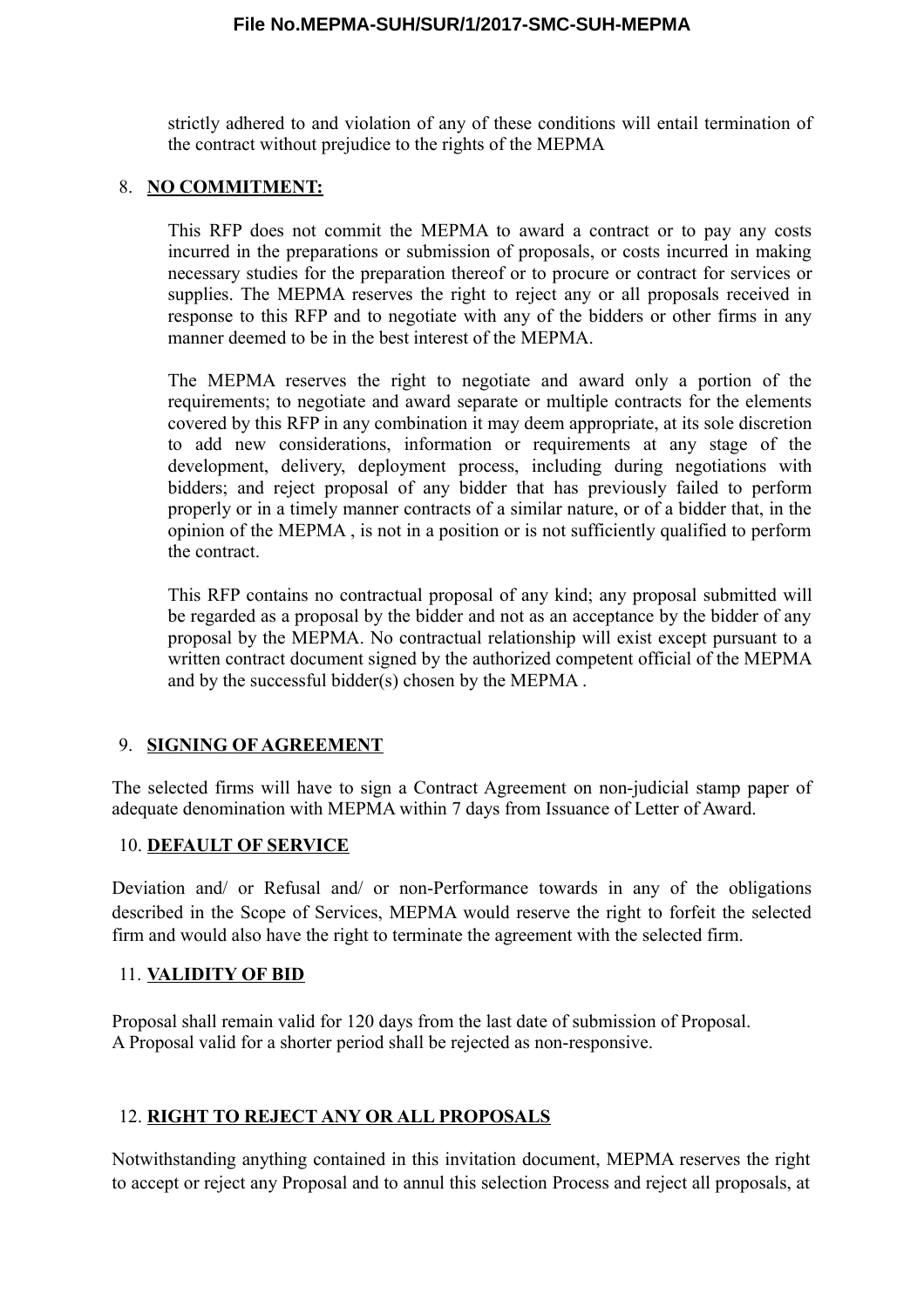any time without any liability or any obligation for such acceptance rejection or annulment, and without assigning any reasons thereof.

MEPMA also, reserves the right to reject any Proposal if:

- a. at any time, a material misrepresentation is made or uncovered, or
- b. the firm does not submit sufficient information as being asked for

#### 13. **LANGUAGE**

The Proposal and all communications in relation to or concerning the Selection Process shall be in English language and strictly on the formats provided in this invitation document

#### 14. **PENALTY**

MEPMA shall deduct 1% of the work order value at each stage for delay of submission of reports beyond 3 weeks

#### 15. **LATE SUBMISSION**

Proposal received after the deadline for submission prescribed by MEPMA will not be entertained and be rejected.

#### 16. **MODIFICATIONS AND WITHDRAWAL OF PROPOSALS**

No modifications to the Proposals shall be allowed once it is received by MEPMA.

#### 17. **FRAUD AND CORRUPT PRACTICES**

The Bidders and their respective officers, employees, agents and advisers shall observe the highest standard of ethics during the Bidding Process. Notwithstanding anything to the contrary contained herein, the MEPMA may reject a Bid without being liable in any manner whatsoever to the Bidder if it determines that the Bidder has, directly or indirectly or through an agent, engaged in corrupt practice, fraudulent practice, coercive practice, undesirable practice or restrictive practice in the Bidding Process.

The following terms shall have the meaning hereinafter respectively assigned to them:

- a) "Corrupt practice" means the offering, giving, receiving, or soliciting, directly or indirectly, of anything of value to influence the actions of any person connected with the Bidding Process
- b) "fraudulent practice" means a misrepresentation or omission of facts or suppression of facts or disclosure of incomplete facts, in order to influence the Bidding Process ;
- c) "Coercive practice" means impairing or harming or threatening to impair or harm, directly or indirectly, any person or property to influence any person's participation or action in the Bidding Process;
- d) "undesirable practice" means (i) establishing contact with any person connected with or employed or engaged by the MEPMA with the objective of canvassing, lobbying or in any manner influencing or attempting to influence the Bidding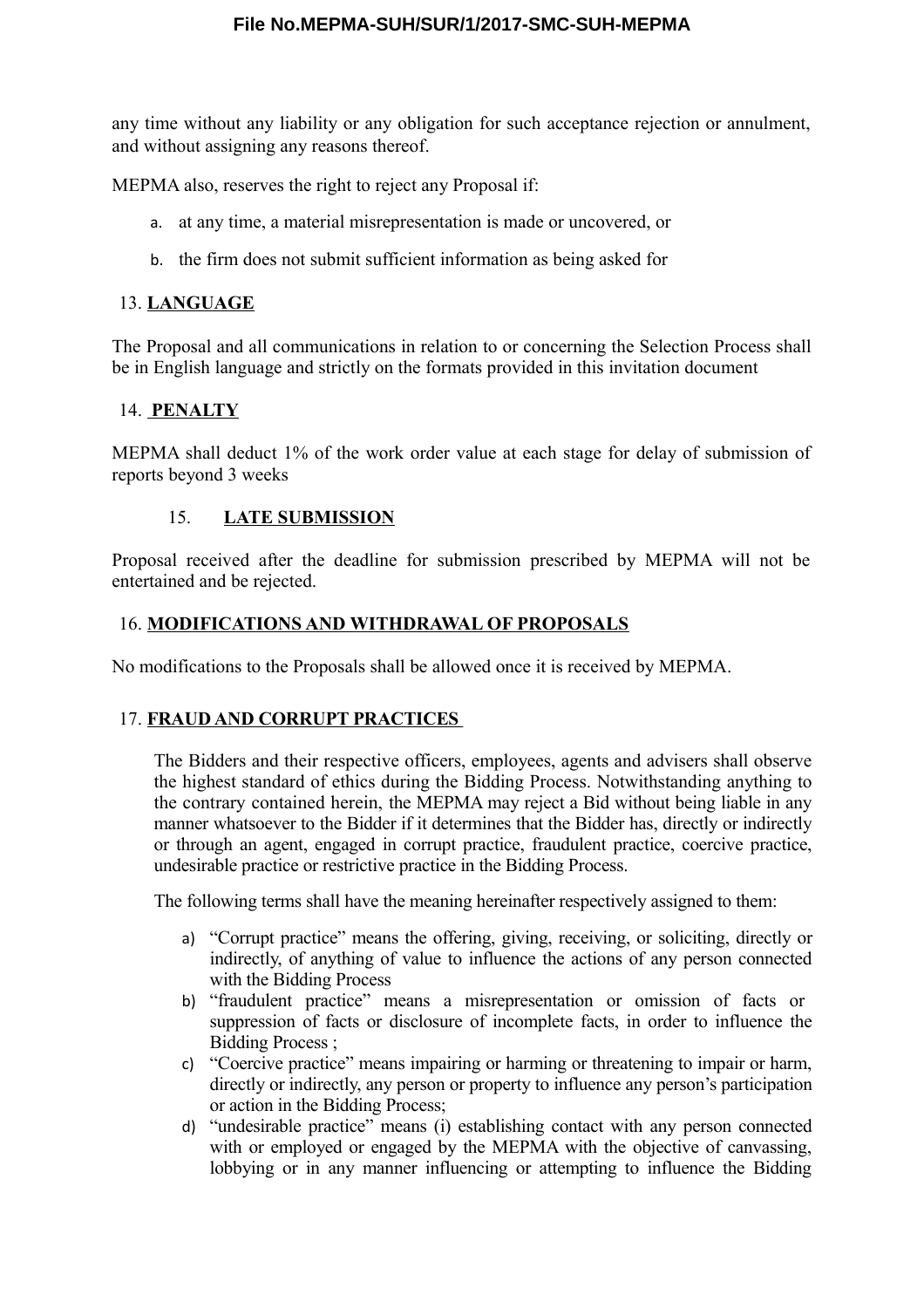Process; and

e) "restrictive practice" means forming a cartel or arriving at any understanding or arrangement among Bidders with the objective of restricting or manipulating a full and fair competition in the Bidding Process

#### 18. **ACKNOWLEDGEMENT BY THE BIDDER**

It shall be deemed that by submitting the Proposal, the bidder has:

- a. made a complete and careful examination of the RFP, general condition of contract, submission formalities and evaluation mechanism;
- b. received all relevant information requested from MEPMA;
- c. acknowledged and accepted the risk of inadequacy, error or mistake in the information provided in this invitation document or furnished by or on behalf of MEPMA;
- d. satisfied itself about all matters, things and information necessary and required for submitting the proposal and performance of all of its obligations there under;
- e. acknowledged that it does not have a conflict of interest with any other Agencies/ Firm; and
- f. Agreed to be bound by the undertaking provided by it under and in terms hereof.

#### 19. **FORFEIT OF BID SECURITY:**

Bid security amount will be forfeited if the bidder withdraws his bid before bid validity period or withdraws from the empanelling process after submitting his willingness to work at the lowest rates (Frozen Rates) or fails to enter into agreement with the allotted ULBs after empanelment.

The bid security amount will be returned to the empanelled consultant only after entering into agreement with all the allotted ULBs. The bid security amount of the bidders wiho do not accept to work at the lowest rates (Frozen Rates) and who are not technically qualified will be returned after completion of empanelment process.

#### 20. **ENQUIRIES & CLARIFICATIONS**

Enquiries, if any, shall be addressed to:

MISSION DIRECTOR MEPMA, Telangana State III Floor, E-n-C (PH) Office complex, 640, A.C. Guards, Hyderabad -500004

All clarifications that are received on or before the date mentioned above will be addressed by MEPMA in Pre-bid Meeting. MEPMA shall aggregate and consider all such clarifications, without specifying the source of clarifications. Only in case of clarifications and suggestions that are considered positively requiring modifications to RFP, response will be communicated to all the Bidders who are present for the pre-bid meeting and entered their contact details in the 'Attendance Register for Pre-Bid Meeting'. No communications or reply will be sent to the concerned or all Bidders in case of repetition of clarifications.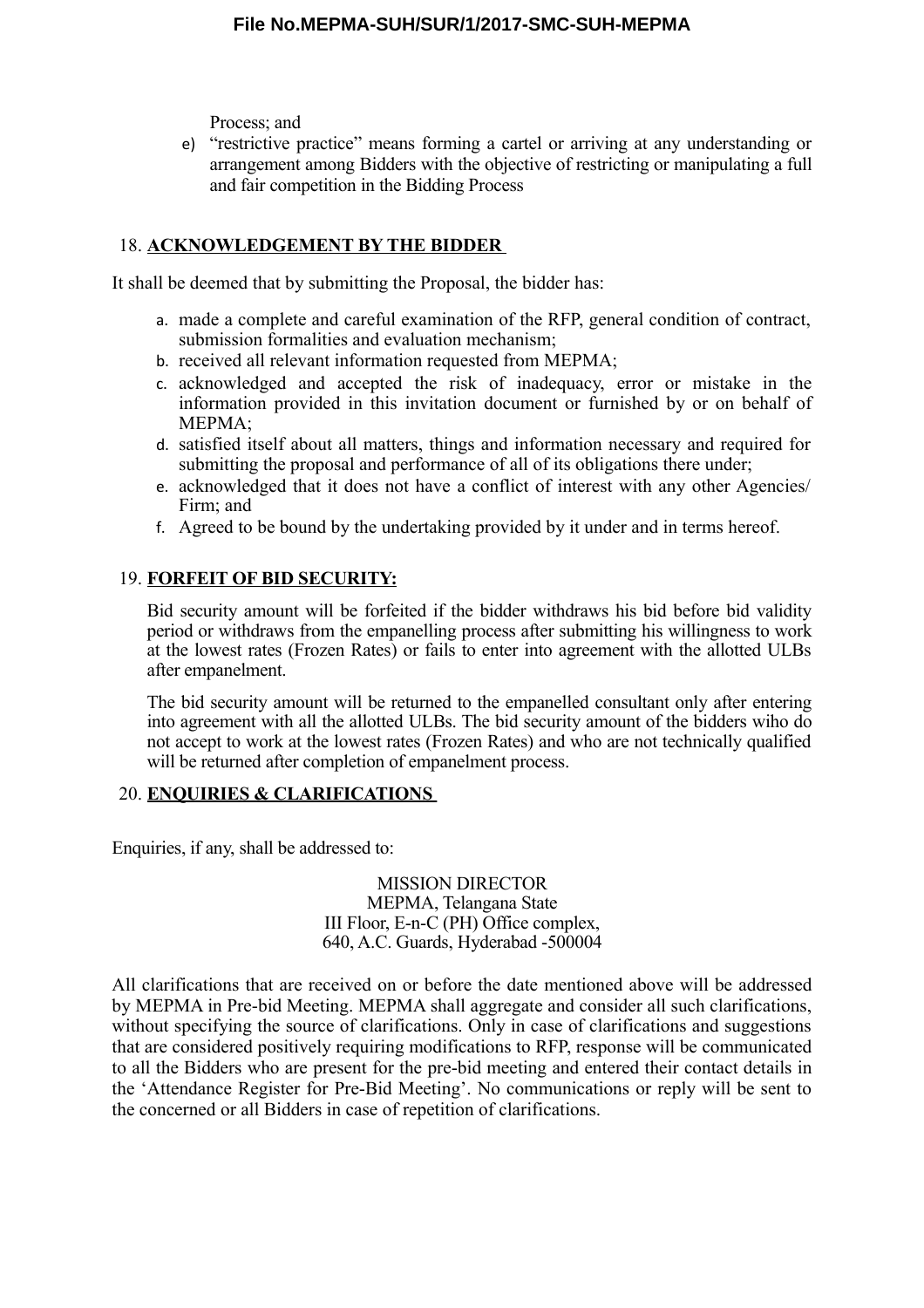#### **FORM-1**

#### **FORMAT OF THE COVERING LETTER**

(The Covering Letter is to be submitted by the Bidder in Cover-1 of the Bid - Printed on their respective Letter Heads)

Date:

Place:

To The Mission Director, MEPMA, Telangana III Floor, E-in-charge (PH) Office complex, 640, A.C.Guards, Hyderabad-04

Dear Madam,

#### Sub: **Empanelment for "GIS based survey of urban homeless population in Telangana"**

Please find enclosed one (1) Original + one (1) Copy of our Bid in respect of the Empanelment for implementing the **"GIS based survey of urban homeless population in Telangana"** in response to the Request for Proposal (RFP) Document issued by the Mission for Elimination of Poverty in Municipal Areas (MEPMA), Department of Urban Development, Govt. of Telangana , dated\_\_\_\_\_\_\_\_\_\_\_\_\_\_\_\_\_\_.

We hereby confirm that:

- 1. The Bid is being submitted by  $\qquad \qquad$  (name of the Agency / Firm / NGO) who is the Bidder, in accordance with the conditions stipulated in the RFP.
- 2. We have examined in detail and have understood the terms and conditions stipulated in the RFP Document issued by MEPMA and in any subsequent communication sent by MEPMA. We agree and undertake to abide by all these terms and conditions. Our Bid is consistent with all the requirements of submission as stated in the RFP or in any of the subsequent communications from MEPMA.
- 3. The information submitted in our Bid is complete, is strictly as per the requirements as stipulated in the RFP, and is correct to the best of our knowledge and understanding. We would be solely responsible for any errors or omissions in our Bid. We acknowledge that the MEPMA will be relying on the information provided in the Bid and the documents accompanying such Bid for empanelment of Bidders for the aforesaid programme,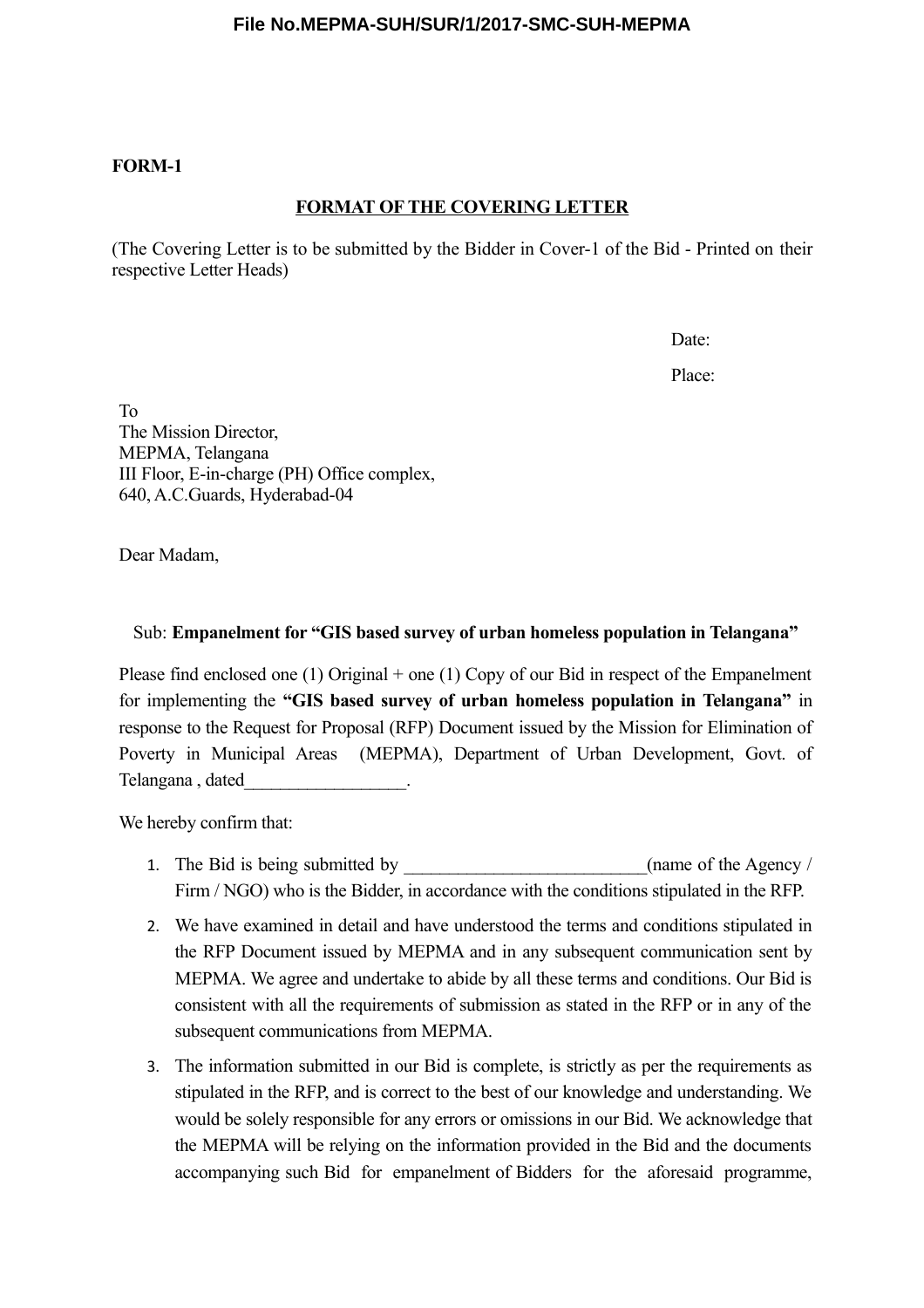and we certify that all information provided in the Application and in Forms 1 to 6 is true and correct; nothing has been omitted which renders such information misleading; and all documents accompanying such Bid are true copies of their respective originals.

- 4. We acknowledge the right of the MEPMA to reject our Bid without assigning any reason or otherwise and hereby waive, to the fullest extent permitted by applicable law, our right to challenge the same on any account whatsoever.
- 5. We satisfy the legal requirements and meet all the eligibility criteria laid down in the RFP. We certify that we have not been blacklisted by any public authority for breach on our part
- 6. This bid is unconditional and we hereby undertake to abide by the terms and conditions of the RFP.
- 7. We have not directly or indirectly or through an agent engaged or indulged in any corrupt practice, fraudulent practice, coercive practice, undesirable practice or restrictive practice, as defined in Clause 17 of the RFP document,

In witness thereof, we submit this Bid under and in accordance with the terms of the RFP document

| For and on behalf of: |                      | (Company Seal) |
|-----------------------|----------------------|----------------|
| <b>Signature</b>      | $\ddot{\phantom{a}}$ |                |
| <b>Name</b>           | $\ddot{\cdot}$       |                |
| <b>Designation</b>    | $\ddot{\cdot}$       |                |
|                       |                      |                |

**(Authorized** Representative and Signatory)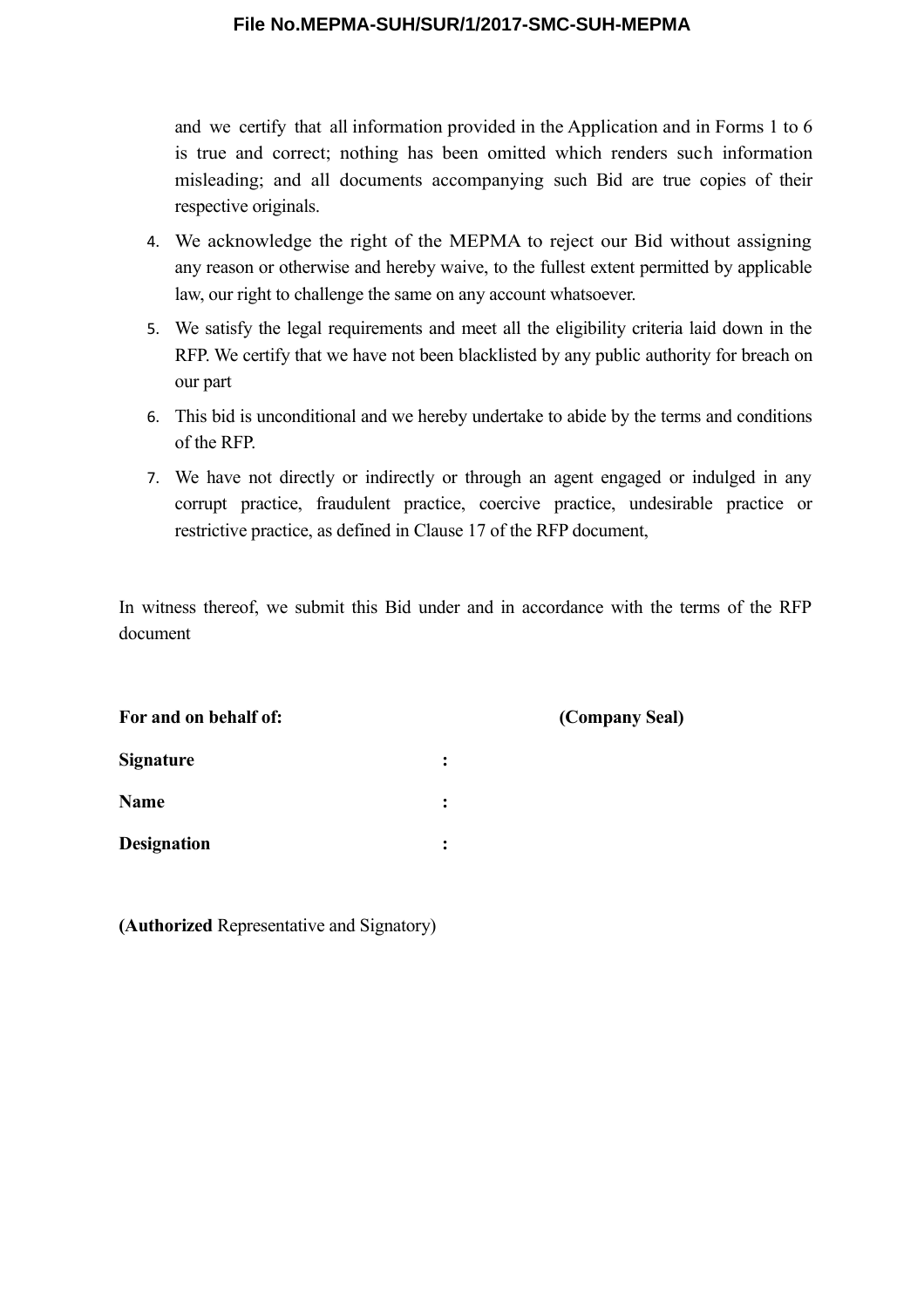# **FORM-2**

# **DÉTAILS OF THE AGENCY / FIRM / NGO**

| Agency / Firm / NGO Name                                                                                                                            |  |
|-----------------------------------------------------------------------------------------------------------------------------------------------------|--|
| Date of Inception                                                                                                                                   |  |
| Type of legal entity (Proprietor, Partnership, Pvt Ltd,<br>Society etc)                                                                             |  |
| Name of Registering Authority                                                                                                                       |  |
| <b>Registration Number</b>                                                                                                                          |  |
| Whether any Legal/Arbitration /proceeding is instituted<br>against or the Agency has lodged any claim in<br>connection with works carried out by us |  |
| Corporate office Address                                                                                                                            |  |
| Name of the top executive with designation:                                                                                                         |  |
| *Certifications:                                                                                                                                    |  |
| *Awards & Recognitions:                                                                                                                             |  |
| Telephone Number(s)                                                                                                                                 |  |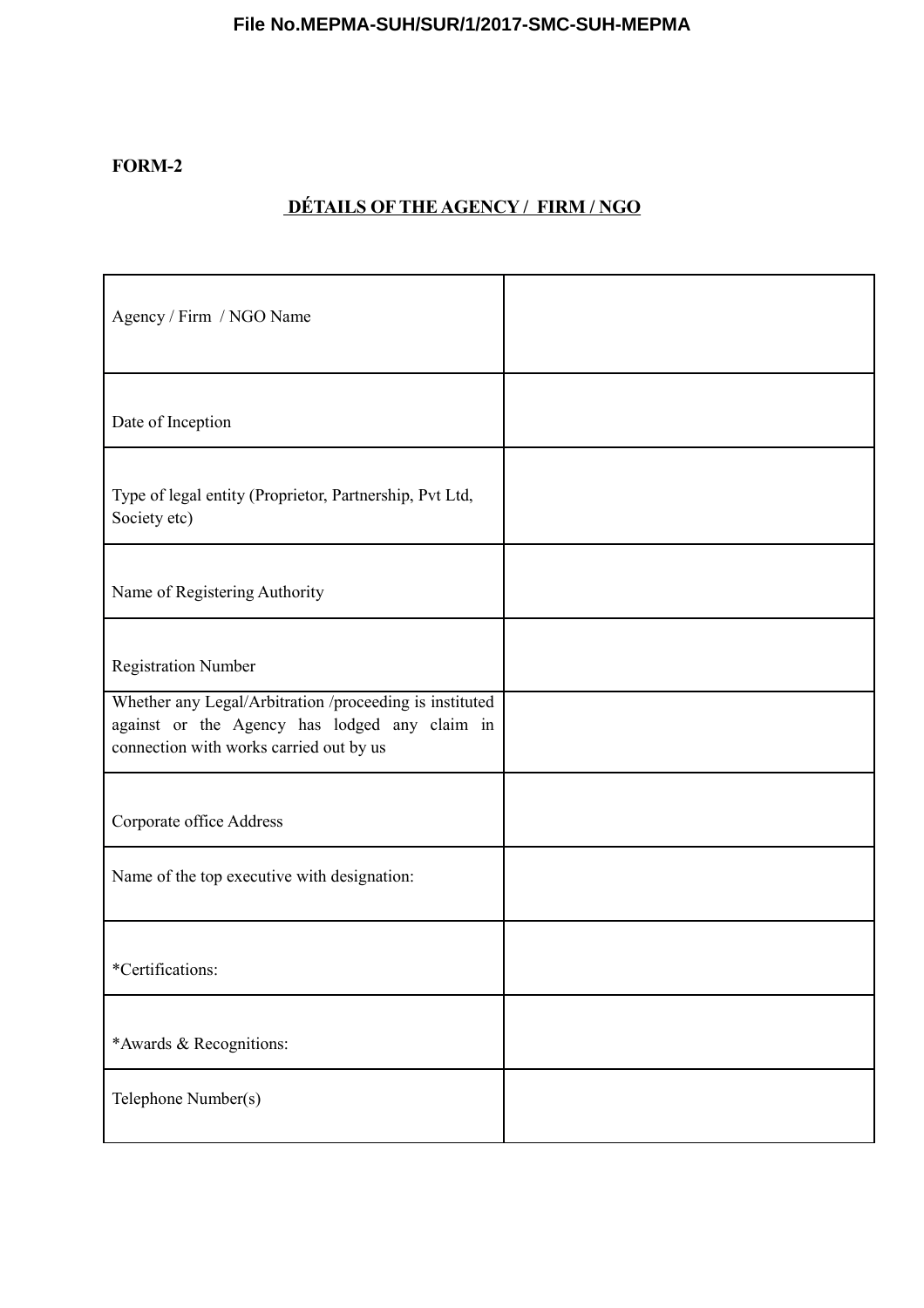| E-mail Address    |  |
|-------------------|--|
| <b>GSTIN No:</b>  |  |
| Sales Tax Number: |  |
| PAN Number:       |  |

# **For and on behalf of: (Company Seal)**

| <b>Signature</b>   |  |
|--------------------|--|
| Name               |  |
| <b>Designation</b> |  |

**(Authorized** Representative and Signatory)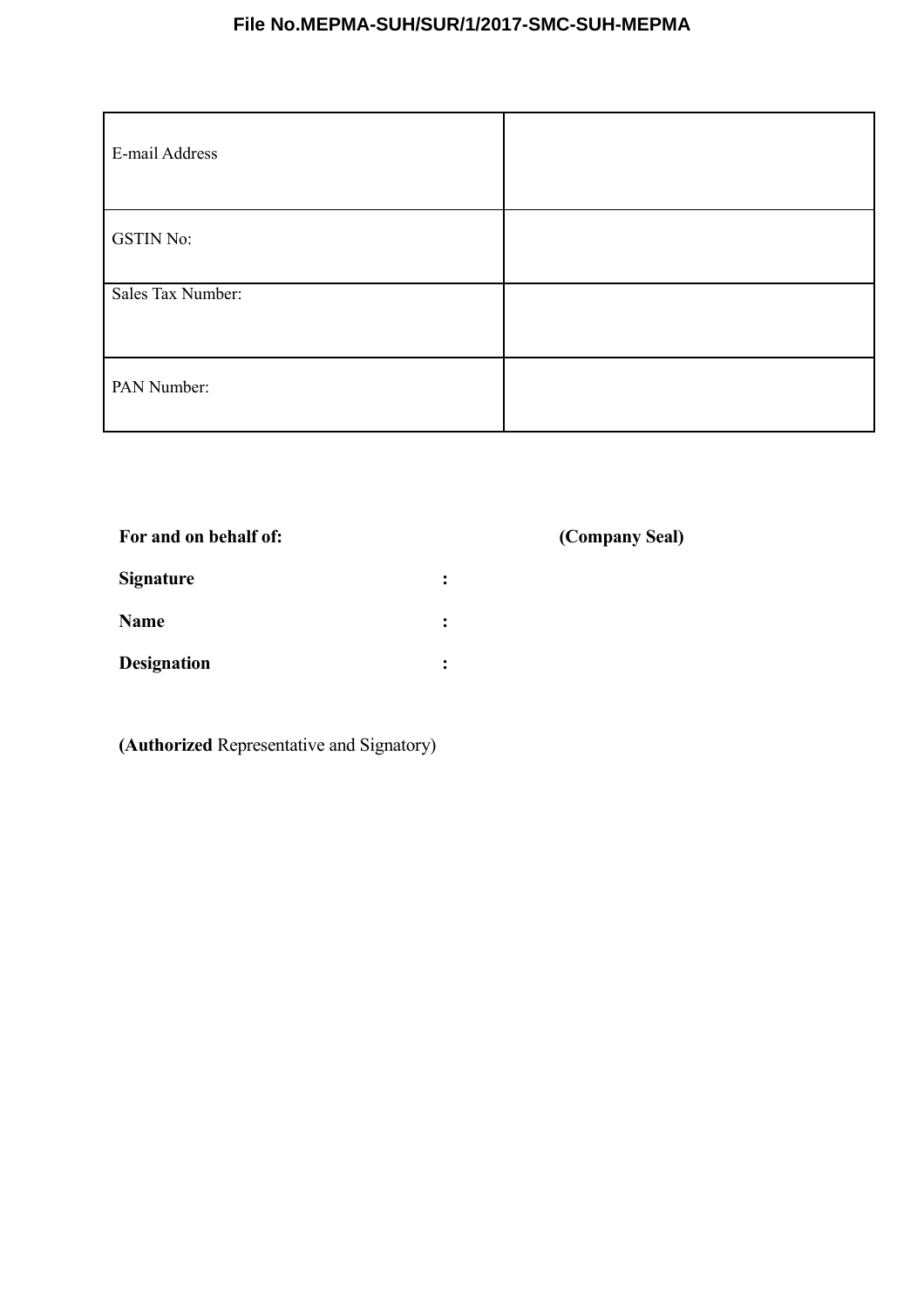#### **FORM-3**

#### **LEGAL CONSTITUTION & NUMBER OF YEARS OF EXISTENCE**

Legal Constitution of Agency / Firm / NGO:

(Eligibility Criteria)

(Private Limited / Proprietorship/ Society etc.,)

1. Status / Constitution of the Firm:

2. Name of Registering Authority

3. Registration No.:

4. Date of Registration:

5. Place of Registration:

| For and on behalf of: | (Company Seal) |
|-----------------------|----------------|
| <b>Signature</b>      |                |
| <b>Name</b>           |                |
| <b>Designation</b>    |                |

#### **(Authorized Representative and Signatory)**

**Note: Please provide copy of the registration certificate from the appropriate Registering Authority as given below**:

| <b>Entity</b>                                                                                                                        | <b>Sub-standing Documents Required</b>                                           |
|--------------------------------------------------------------------------------------------------------------------------------------|----------------------------------------------------------------------------------|
| Proprietorship Firm                                                                                                                  | • Certificate of the Proprietorship duly certified by a<br>Chartered Accountant. |
|                                                                                                                                      | • Copy of trade license / sales tax registration / IT registration               |
| • Registered Provider ship Deed / Certificate of the Provider<br>Provider ship Firm<br>ship duly certified by a Chartered Accountant |                                                                                  |
| Private Limited Company                                                                                                              | • Registration of Certificate and Memorandum & Articles of<br>Association        |
| Society/Trust/Association                                                                                                            | • Registration certificate & Bylaws of Society / Trust /<br>Association          |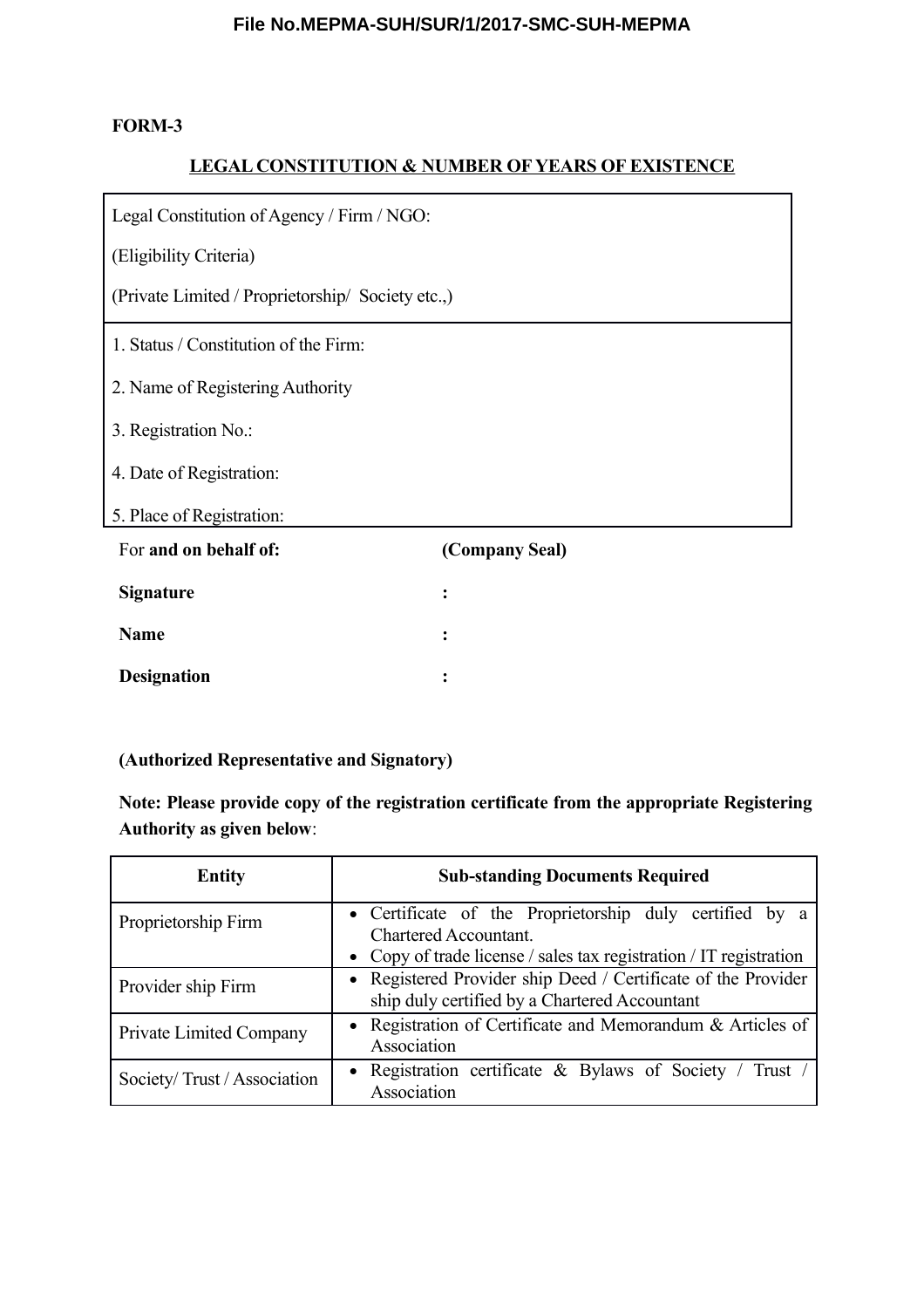#### **FORM-4**

#### **FINANCIAL STANDING - ANNUAL TURNOVER**

Certificate from the Statutory Auditor regarding Annual Turnover of the Bidder in the immediately preceding **3 Financial Years** 

Based on its books of accounts and other published information authenticated by it, this is to certify that (name of the Agency / Firm / NGO) had, over the last three Financial Years, an **Average** annual Total Turnover of Rs.\_\_\_\_\_\_\_\_\_\_\_\_ Lakhs, as per year-wise details noted below:

| Financial year ending 31 <sup>st</sup><br><b>March</b> | <b>Total Turnover</b><br>(in<br><b>Rs. Lakhs</b> ) |
|--------------------------------------------------------|----------------------------------------------------|
| 2014-15                                                |                                                    |
| 2015-16                                                |                                                    |
| 2016-17 (Provisional)                                  |                                                    |

**Name of the audit firm/ Chartered Accountant:** 

#### **Seal of the audit firm:**

#### **(Signature, name and designation and registration Number of the Chartered accountant)**

**Date:** 

**Note:** 

Please provide certified copies of Audited Financial Statements of the firm for the immediately preceding three financial years. In the case of Printed annual reports certification is not required.

In the event the financial statements for the year 2016-17 is un audited, Provisional financial statements duly certified by CA may be submitted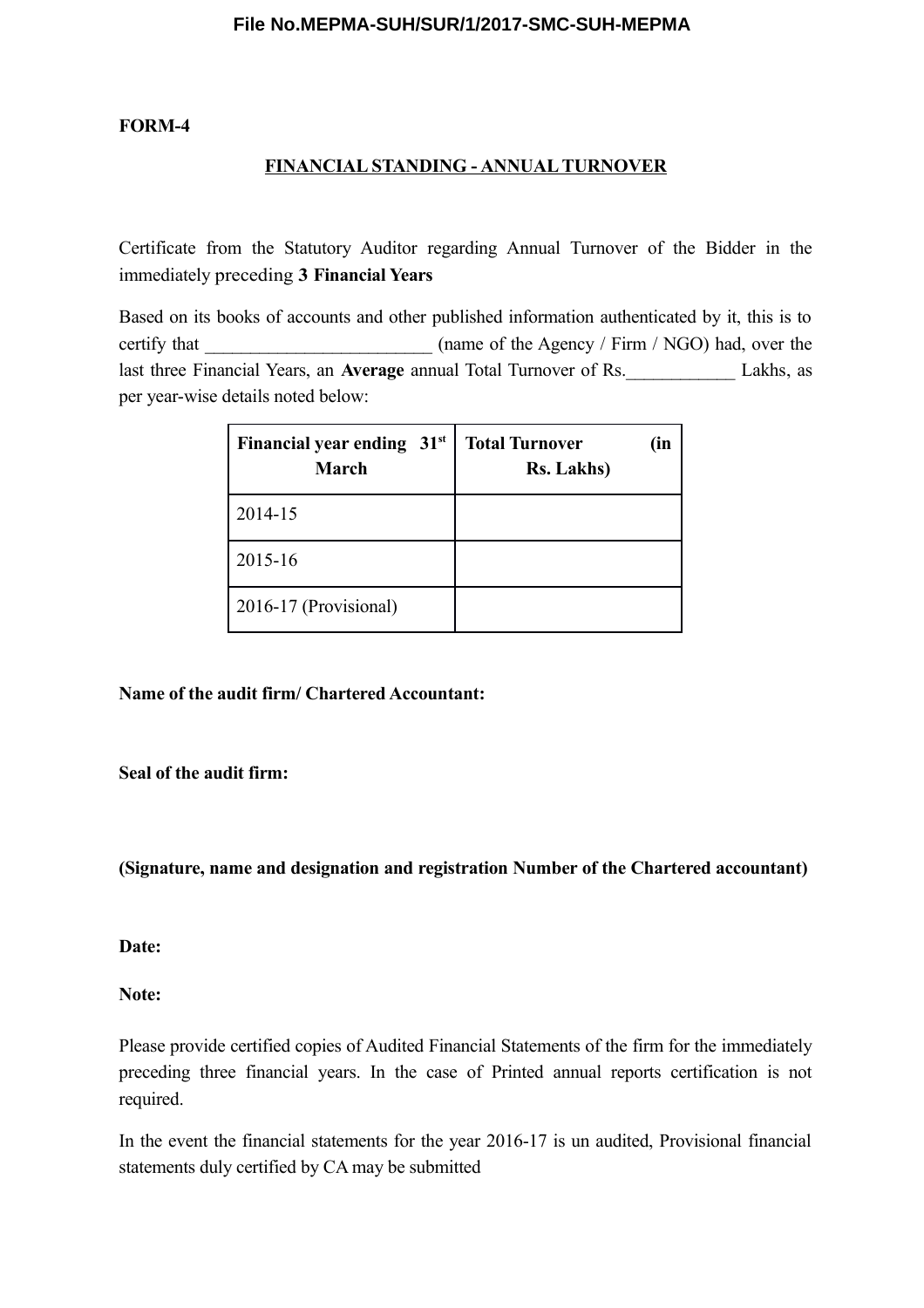#### **FORM -5**

#### **FINANCIAL PROPOSAL SUBMISSION LETTER**

(The Covering Letter is to be submitted by the Bidder in Cover-2 of the Bid - Printed on their respective Letter Heads)

[Location, Date]

To: [Name and address of employer]

Dear Madam,

We, the undersigned, offer to provide the GIS based Survey of Homeless in accordance with your Request for Proposal dated [insert date] and our Technical Proposal. Our attached financial Proposal is for the sum of [insert amount(s) in words and figures). This amount is exclusive of GST and is subject to deduction of income tax at source. We hereby confirm that the financial proposal is unconditional and we acknowledge that any condition attached to financial proposal shall result in reject of our financial proposal.

Our financial Proposal shall be binding upon us subject to the modifications resulting from Contract negotiations, up to expiration of the validity period of the Proposal, i.e. before the date indicated in

**(Company Seal)** 

We understand you are not bound to accept any Proposal you receive.

| For and on behalf of: |  |
|-----------------------|--|
| <b>Signature</b>      |  |
| <b>Name</b>           |  |
| <b>Designation</b>    |  |

**(Authorized** Representative and Signatory)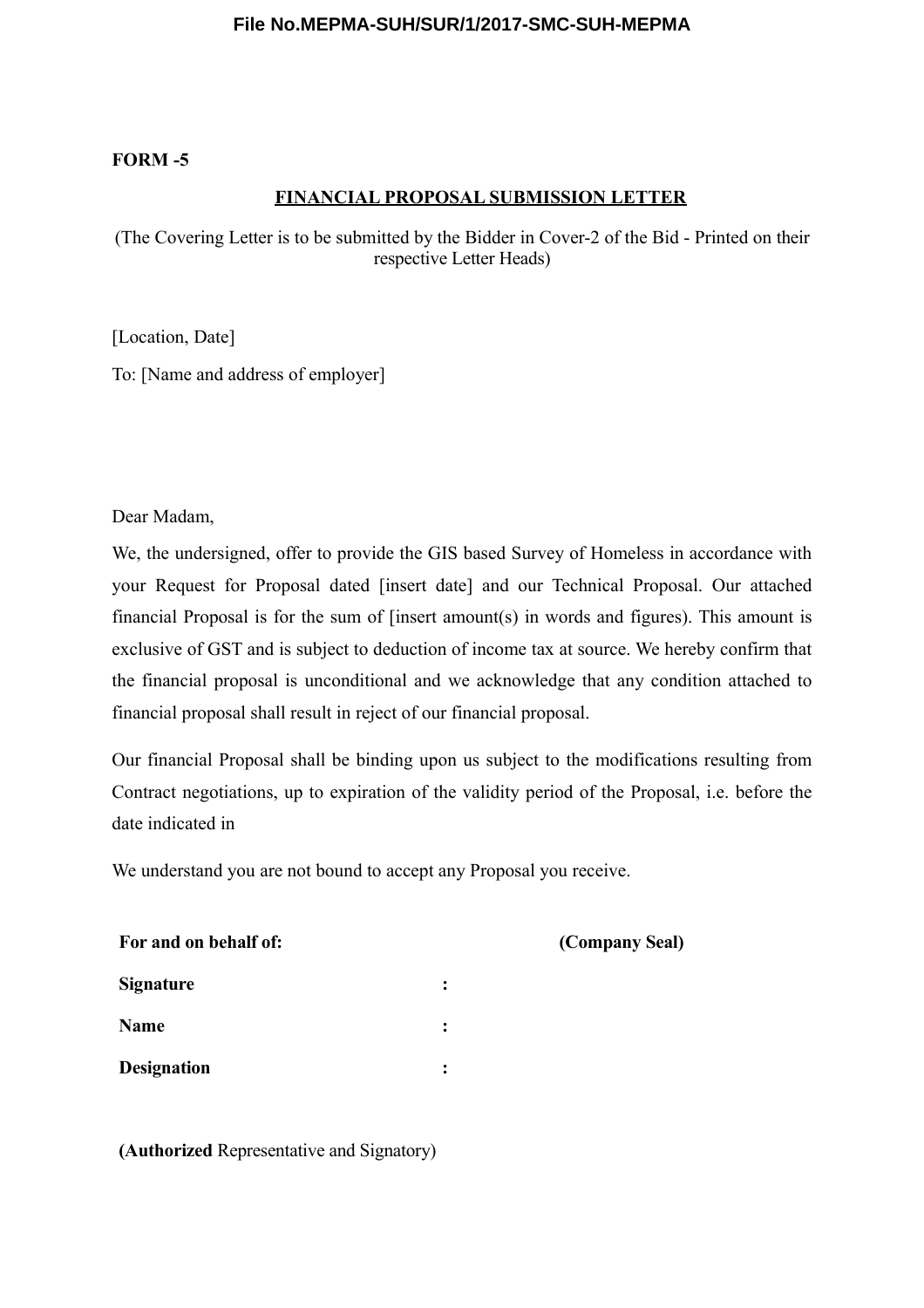#### **FORM -6**

# **FINANCIAL PROPOSAL FORM**

(To be placed in Cover-2 along with the covering letter of Financial proposal)

# **(Amount in Rupees)**

| Sl.<br>N <sub>0</sub> | Region Name                                                                                     | Amount<br>(Excluding GST) | GST in Rs | <b>Total Amount</b><br>(including GST) |
|-----------------------|-------------------------------------------------------------------------------------------------|---------------------------|-----------|----------------------------------------|
| 1.                    | <b>Hyderabad Region</b><br>(42 Municipalities except GHMC and Secunderabad<br>Cantonment Board) |                           |           |                                        |
| $\overline{2}$ .      | <b>Warangal Region</b><br>(30 Municipalities)                                                   |                           |           |                                        |
| 3.                    | <b>GHMC Region</b><br>(30 Circles & Secunderabad Contentment Board)                             |                           |           |                                        |
| 4.                    | Rate for survey of homeless in each newly<br>constituting ULBs in future                        |                           |           |                                        |
|                       | <b>TOTAL</b>                                                                                    |                           |           |                                        |

# **For and on behalf of: (Company Seal)**

| <b>Signature</b> |  |
|------------------|--|
| <b>Name</b>      |  |

**Designation :**

**(Authorized** Representative and Signatory)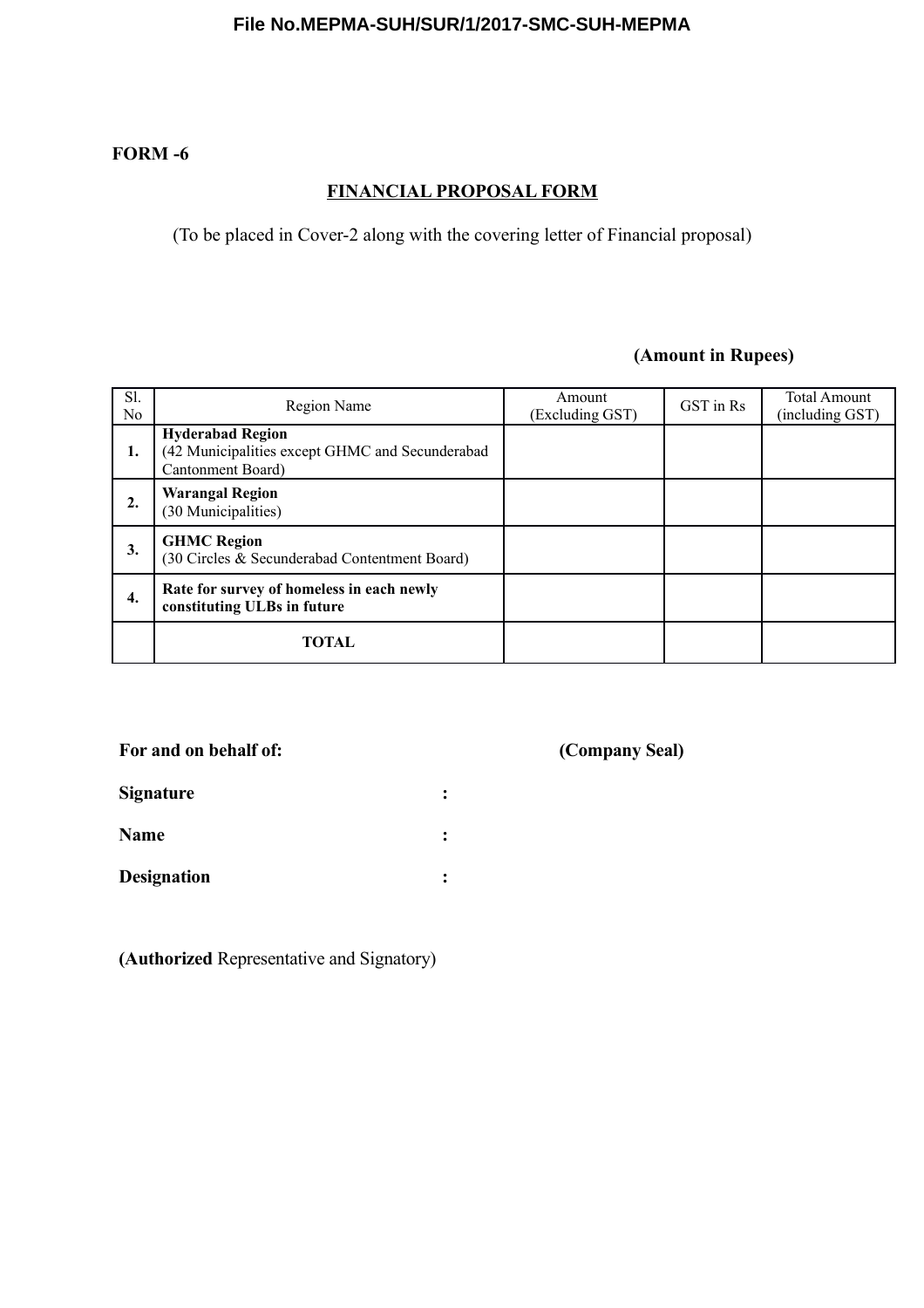# **ANNEXURE-I**

# **REGION WISE ULBs**

| S.No           | <b>ULB Name</b> | <b>District</b>  | <b>Region</b> |
|----------------|-----------------|------------------|---------------|
| 1              | Tandur          | Vikarabad        | REGION-I      |
| $\overline{2}$ | Vikarabad       | Vikarabad        | (Hyderabad)   |
| 3              | Shadnagar       | Rangareddy       |               |
| 4              | Pedda Amberpet  | Rangareddy       |               |
| 5              | Badangpet       | Rangareddy       |               |
| 6              | Ibrahimpatnam   | Rangareddy       |               |
| $\overline{7}$ | Jelpally        | Rangareddy       |               |
| 8              | Meerpet         | Rangareddy       |               |
| 9              | Jillelguda      | Rangareddy       |               |
| 10             | Peerzadiguda    | Medchal          |               |
| 11             | Medchal         | Medchal          |               |
| 12             | Boduppal        | Medchal          |               |
| 13             | Siddipet        | Siddipet         |               |
| 14             | Dubbaka         | Siddipet         |               |
| 15             | Gajwel          | Siddipet         |               |
| 16             | Husnabad        | Siddipet         |               |
| 17             | Medak           | Medak            |               |
| 18             | Sadasivapet     | Sangareddy       |               |
| 19             | Sangareddy      | Sangareddy       |               |
| 20             | Zaheerabad      | Sangareddy       |               |
| 21             | Andole-Jogipet  | Sangareddy       |               |
| 22             | Mahabubnagar    | Mahabubnagar     |               |
| 23             | Narayanapet     | Mahabubnagar     |               |
| 24             | Badepally       | Mahabubnagar     |               |
| 25             | Wanaparthy      | Wanaparthy       |               |
| 26             | Gadwal          | Jogulamba Gadwal |               |
| 27             | leeja           | Jogulamba Gadwal |               |
| 28             | Kollapur        | Nagarkurnool     |               |
| 29             | Nagarkurnool    | Nagarkurnool     |               |
| 30             | Atchempeta      | Nagarkurnool     |               |
| 31             | Kalwakurthy     | Nagarkurnool     |               |
| 32             | Miryalguda      | Nalgonda         |               |
| 33             | Nalgonda        | Nalgonda         |               |
| 34             | Devarakonda     | Nalgonda         |               |
| 35             | Suryapet        | Suryapet         |               |
| 36             | Kodad           | Suryapet         |               |
| 37             | Huzurnagar      | Suryapet         |               |
| 38             | Bhongir         | Bhongir          |               |
| 39             | Bodhan          | Nizamabad        |               |
| 40             | Nizamabad       | Nizamabad        |               |